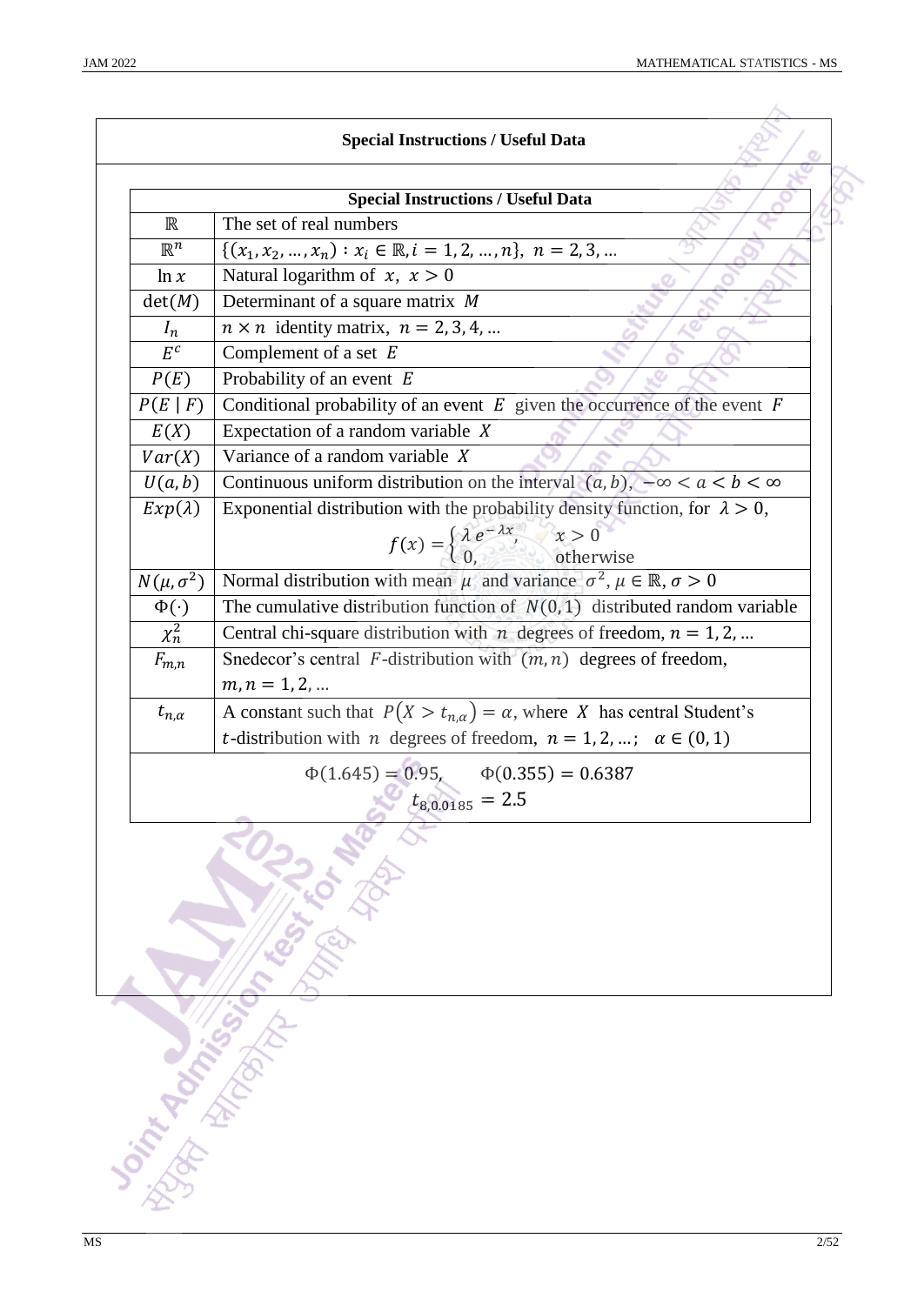|     | Section A: Q.1 – Q.10 Carry ONE mark each.                                                                                               |
|-----|------------------------------------------------------------------------------------------------------------------------------------------|
|     |                                                                                                                                          |
| Q.1 | Let $\{a_n\}_{n\geq 1}$ be a sequence of non-zero real numbers. Then which one of the<br>following statements is true?                   |
|     | (A) If $\left\{\frac{a_{n+1}}{a_n}\right\}_{n>1}$<br>is a convergent sequence, then $\{a_n\}_{n\geq 1}$ is also a convergent<br>sequence |
| (B) | If $\{a_n\}_{n\geq 1}$ is a bounded sequence, then $\{a_n\}_{n\geq 1}$ is a convergent sequence                                          |
|     | (C) If $ a_{n+2} - a_{n+1}  \leq \frac{3}{4}  a_{n+1} - a_n $ for all $n \geq 1$ , then $\{a_n\}_{n \geq 1}$ is a Cauchy<br>sequence     |
| (D) | If $\{  a_n  \}_{n \geq 1}$ is a Cauchy sequence, then $\{ a_n \}_{n \geq 1}$ is also a Cauchy sequence                                  |
|     |                                                                                                                                          |

**Don't Additional Miles Repairs Repairs**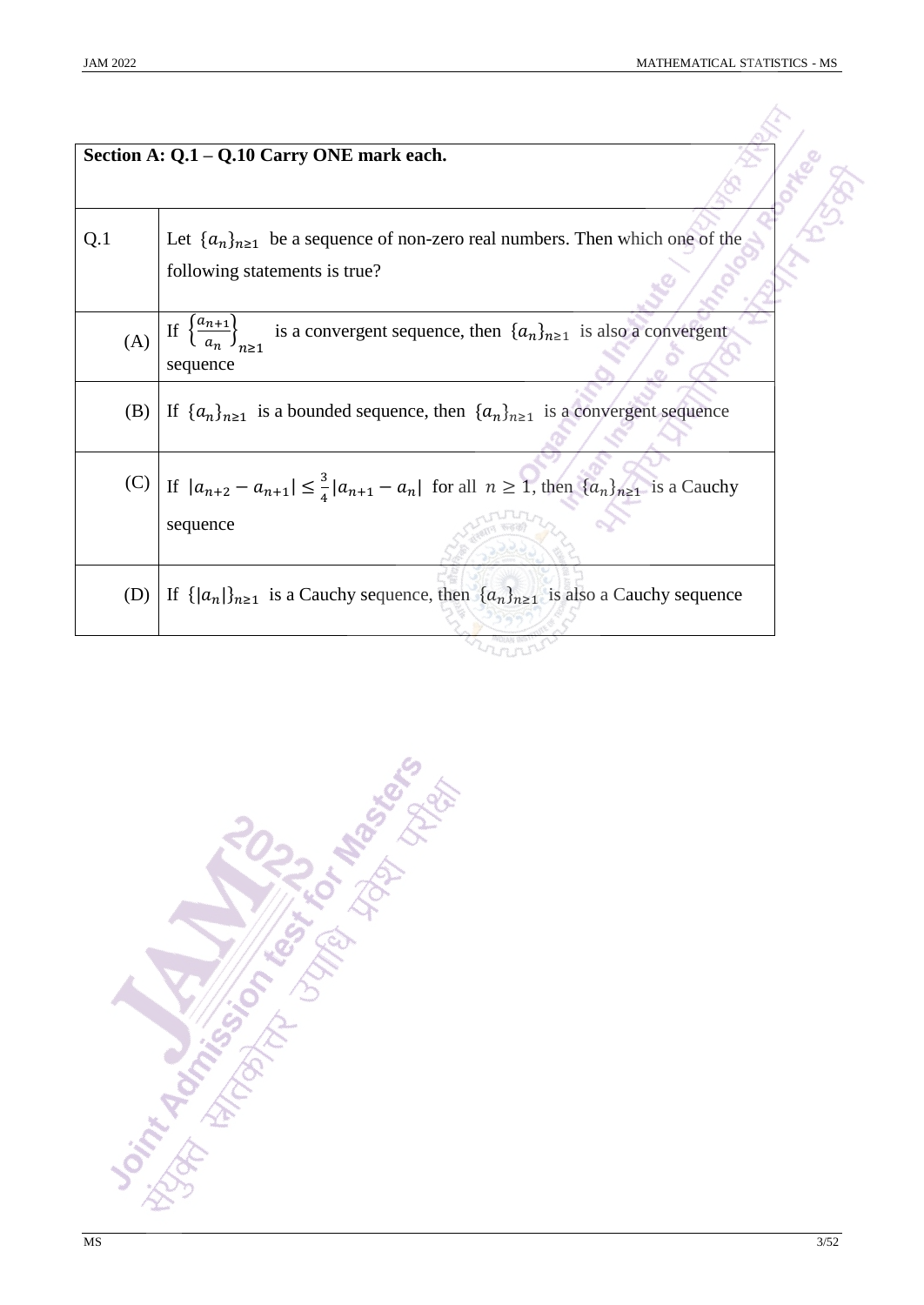| Q.2 | Let $f: \mathbb{R} \to \mathbb{R}$ be the function defined by<br>$f(x) = \begin{cases} \lim_{h \to 0} \frac{(x+h)\sin(\frac{1}{x}+h) - x\sin\frac{1}{x}}{h}, \\ 0, \end{cases}$<br>$x \neq 0$ |  |
|-----|-----------------------------------------------------------------------------------------------------------------------------------------------------------------------------------------------|--|
|     | $x=0.$<br>Then which one of the following statements is NOT true?                                                                                                                             |  |
|     | (A) $f(\frac{2}{\pi}) = 1$                                                                                                                                                                    |  |
|     | (B) $f\left(\frac{1}{\pi}\right) = \frac{1}{\pi}$                                                                                                                                             |  |
|     | (C) $f(-\frac{2}{\pi}) = -1$                                                                                                                                                                  |  |
| (D) | f is not continuous at $x = 0$                                                                                                                                                                |  |

**Distribution of the Strategy of the Base**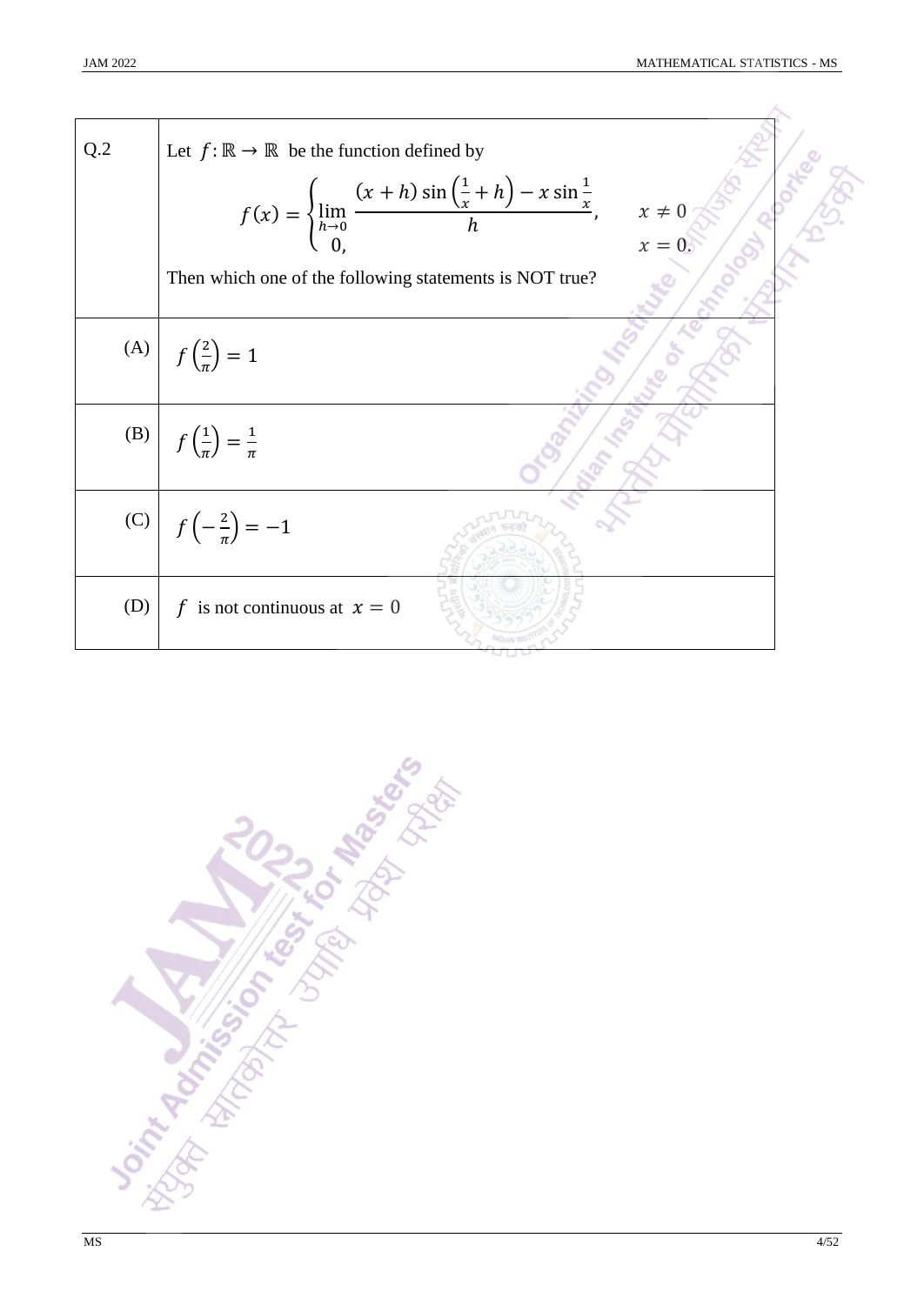| Q.3 | Let $f: \mathbb{R} \to \mathbb{R}$ be the function defined by                         |
|-----|---------------------------------------------------------------------------------------|
|     | $f(x) = det \begin{pmatrix} 1+x & 9 & 9 \\ 9 & 1+x & 9 \\ 9 & 9 & 1+x \end{pmatrix}.$ |
|     | Then the maximum value of $f$ on the interval [9,10] equals                           |
| (A) | 118                                                                                   |
| (B) | 112                                                                                   |
| (C) | 114                                                                                   |
| (D) | 116                                                                                   |
|     |                                                                                       |

| Q.4 | Let A and B be two events such that $0 < P(A) < 1$ and $0 < P(B) < 1$ . |
|-----|-------------------------------------------------------------------------|
|     | Then which one of the following statements is NOT true?                 |
|     |                                                                         |
| (A) | If $P(A B) > P(A)$ , then $P(B A) > P(B)$                               |
|     |                                                                         |
| (B) | If $P(A \cup B) = 1$ , then A and B cannot be independent               |
|     |                                                                         |
| (C) | If $P(A B) > P(A)$ , then $P(Ac B) < P(Ac)$                             |
|     |                                                                         |
|     |                                                                         |
| (D) | If $P(A B) > P(A)$ , then $P(Ac Bc) < P(Ac)$                            |
|     |                                                                         |
|     |                                                                         |
|     |                                                                         |
|     |                                                                         |
|     |                                                                         |
|     |                                                                         |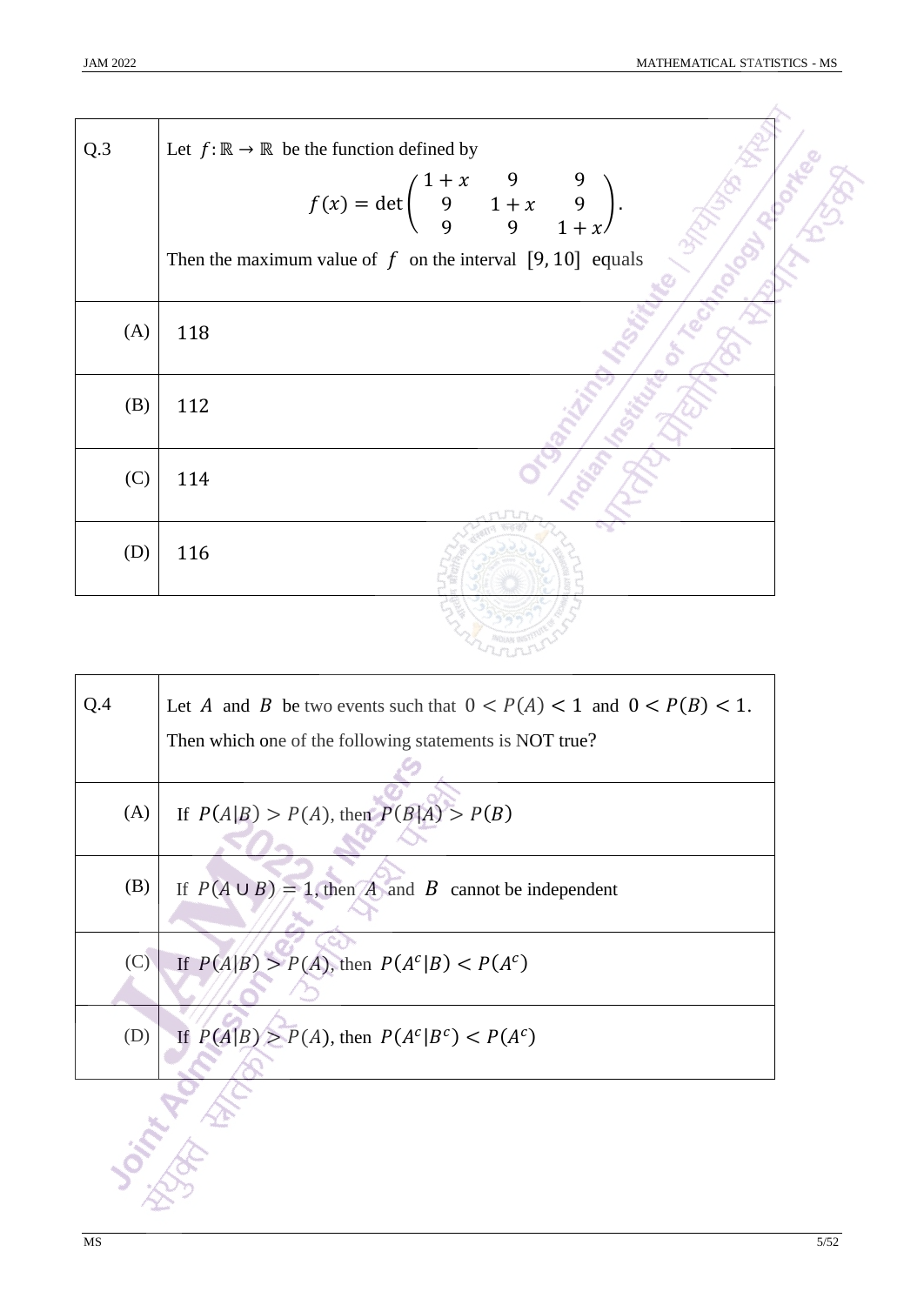| Q.5 | If $M(t)$ , $t \in \mathbb{R}$ , is the moment generating function of a random variable, then<br>which one of the following is NOT the moment generating function of any<br>random variable? |
|-----|----------------------------------------------------------------------------------------------------------------------------------------------------------------------------------------------|
| (A) | $rac{5e^{-5t}}{1-4t^2}M(t),$ $ t <\frac{1}{2}$                                                                                                                                               |
| (B) | $e^{-t}M(t)$ , $t \in \mathbb{R}$                                                                                                                                                            |
| (C) | $\frac{1+e^t}{2(2-e^t)}M(t), t < \ln 2$                                                                                                                                                      |
| (D) | $M(4t), t \in \mathbb{R}$                                                                                                                                                                    |

| Q.6 | Let $X$ be a random variable having binomial distribution with parameters |
|-----|---------------------------------------------------------------------------|
|     | $n (> 1)$ and $p (0 < p < 1)$ . Then $E\left(\frac{1}{1+X}\right)$ equals |
|     |                                                                           |
| (A) | $\frac{1-(1-p)^{n+1}}{(n+1)p}$                                            |
| (B) | $1-p^{n+1}$<br>$(n+1)(1-p)$                                               |
| (C) | $\frac{(1-p)^{n+1}}{n(1-p)}$                                              |
| (D) | $1-p^n$<br>$(n+1)p$                                                       |
|     |                                                                           |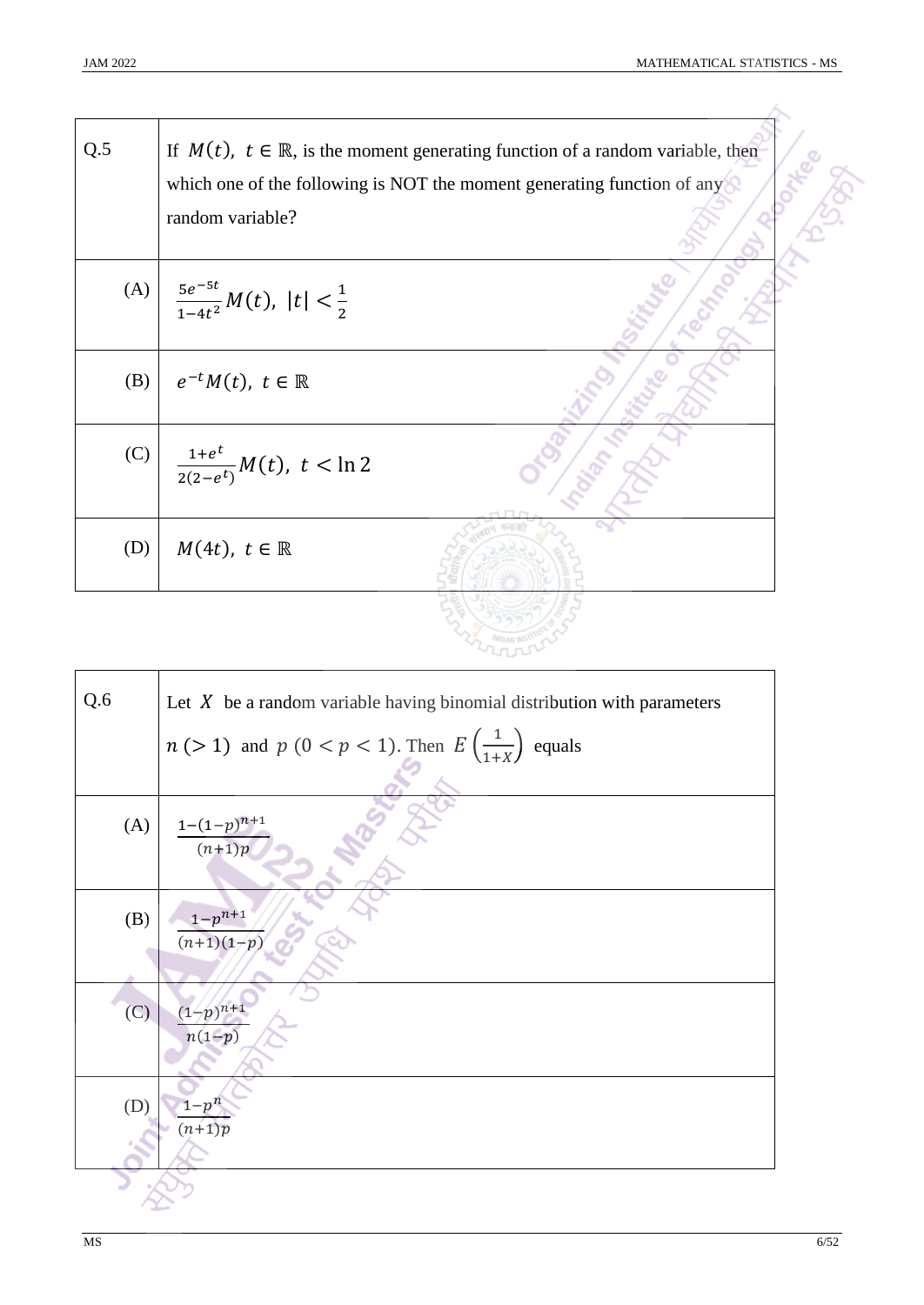| Q.7 | Let $(X, Y)$ be a random vector having the joint probability density function                                                                                      |
|-----|--------------------------------------------------------------------------------------------------------------------------------------------------------------------|
|     | $f(x, y) = \begin{cases} \frac{\sqrt{2}}{\sqrt{\pi}} e^{-2x} e^{-\frac{(y-x)^2}{2}}, & 0 < x < \infty, -\infty < y < \infty \\ 0, & \text{otherwise.} \end{cases}$ |
|     |                                                                                                                                                                    |
|     | Then $E(Y)$ equals                                                                                                                                                 |
| (A) | $\frac{1}{2}$                                                                                                                                                      |
| (B) | 2                                                                                                                                                                  |
| (C) | $\mathbf{1}$                                                                                                                                                       |
| (D) | 4                                                                                                                                                                  |

**Joint Administration of the Administration of the Administration of the Administration of the Administration**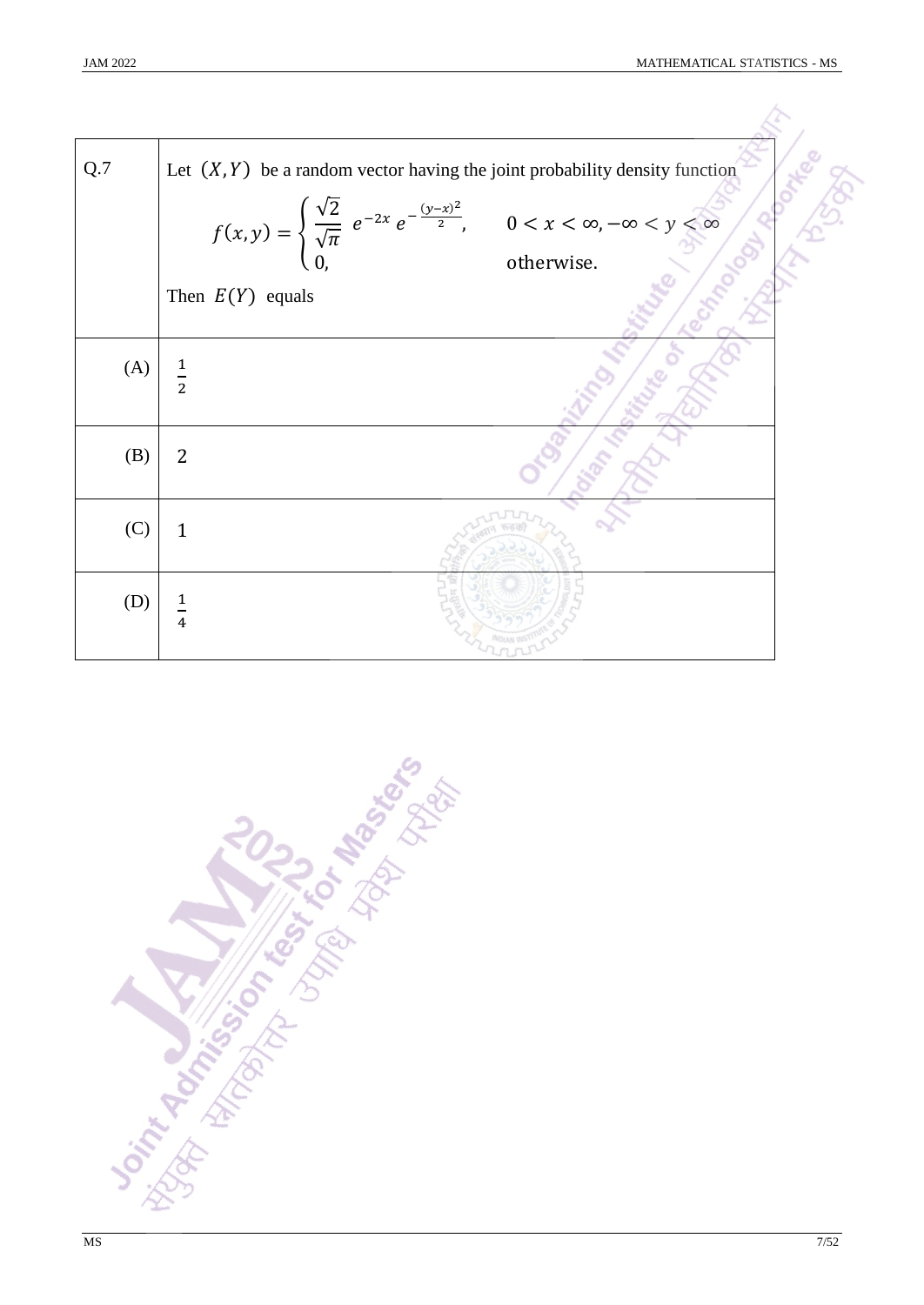| Q.8 | Let $X_1$ and $X_2$ be two independent and identically distributed discrete                              |  |
|-----|----------------------------------------------------------------------------------------------------------|--|
|     | random variables having the probability mass function                                                    |  |
|     | $f(x) = \begin{cases} \left(\frac{1}{2}\right)^x, & x = 1, 2, 3,  \\ 0, & \text{otherwise.} \end{cases}$ |  |
|     | Then $P(\min\{X_1, X_2\} \ge 5)$ equals                                                                  |  |
| (A) | $\mathbf{1}$<br>256                                                                                      |  |
| (B) | $\mathbf{1}$<br>512                                                                                      |  |
| (C) | $\overline{1}$<br>64                                                                                     |  |
| (D) | 256                                                                                                      |  |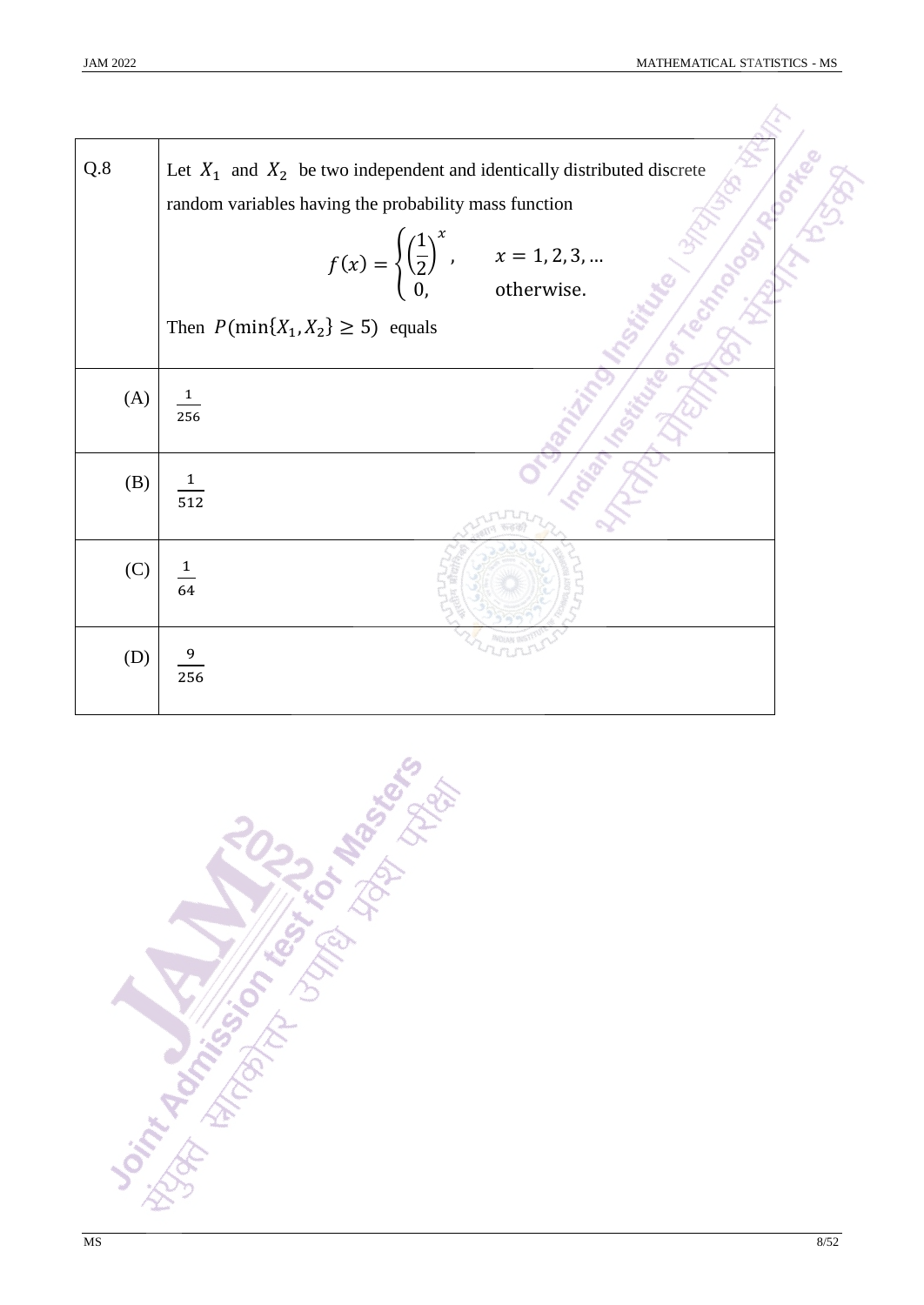| Q.9 | Let $X_1, X_2, , X_n$ $(n \ge 2)$ be a random sample from $Exp\left(\frac{1}{a}\right)$ distribution,                |
|-----|----------------------------------------------------------------------------------------------------------------------|
|     | where $\theta > 0$ is unknown. If $\overline{X} = \frac{1}{n} \sum_{i=1}^{n} X_i$ , then which one of the following  |
|     | statements is NOT true?                                                                                              |
| (A) | X is the uniformly minimum variance unbiased estimator of $\theta$                                                   |
| (B) | $\overline{X}^2$ is the uniformly minimum variance unbiased estimator of $\theta^2$                                  |
|     | (C) $\left  \frac{n}{n+1} \overline{X}^2 \right $ is the uniformly minimum variance unbiased estimator of $\theta^2$ |
|     | (D) $\left  Var\left(E(X_n   \overline{X})\right) \leq Var(X_n)\right $                                              |
|     |                                                                                                                      |

**Don't Additional Management of the Management of the Contractor**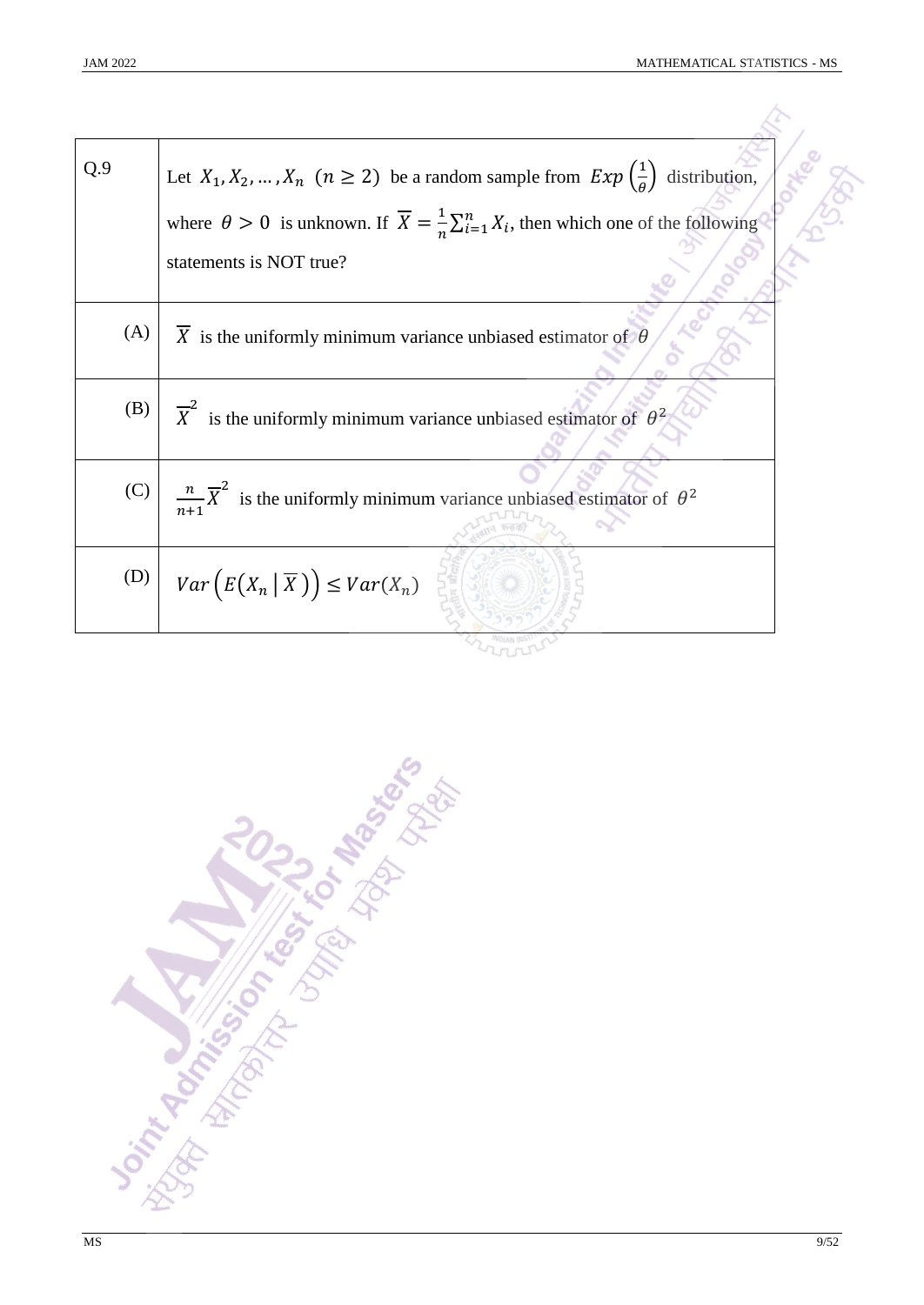| Q.10 | Let $X_1, X_2, , X_n$ $(n \ge 3)$ be a random sample from a $N(\mu, \sigma^2)$<br>distribution, where $\mu \in \mathbb{R}$ and $\sigma > 0$ are both unknown. Then which one of<br>the following is a simple null hypothesis? |
|------|-------------------------------------------------------------------------------------------------------------------------------------------------------------------------------------------------------------------------------|
| (A)  | $H_0: \mu < 5, \sigma^2 = 3$                                                                                                                                                                                                  |
| (B)  | $H_0: \mu = 5, \sigma^2 > 3$                                                                                                                                                                                                  |
| (C)  | $H_0: \mu = 5, \sigma^2 = 3$                                                                                                                                                                                                  |
| (D)  | $H_0: \mu = 5$                                                                                                                                                                                                                |
|      |                                                                                                                                                                                                                               |

| Section A: Q.11 - Q.30 Carry TWO marks each. |                                                                                                                                                                        |
|----------------------------------------------|------------------------------------------------------------------------------------------------------------------------------------------------------------------------|
| Q.11                                         | $\lim_{n \to \infty} \frac{6}{n+2} \left\{ \left(2 + \frac{1}{n}\right)^2 + \left(2 + \frac{2}{n}\right)^2 + \dots + \left(2 + \frac{n-1}{n}\right)^2 \right\}$ equals |
| (A)                                          | 38                                                                                                                                                                     |
| (B)                                          | 36                                                                                                                                                                     |
| (C)                                          | 32                                                                                                                                                                     |
| (D)                                          | 30                                                                                                                                                                     |
|                                              |                                                                                                                                                                        |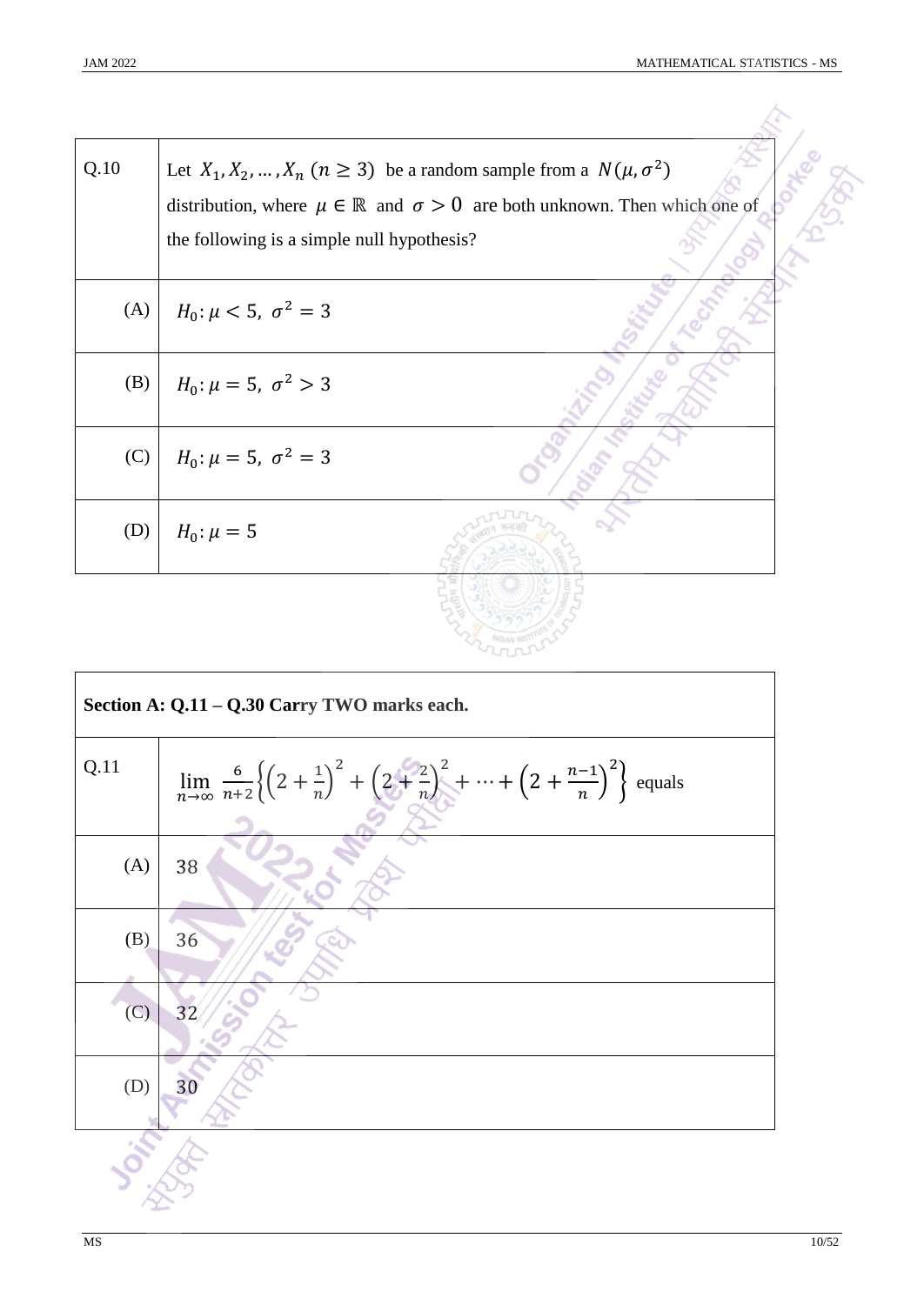| Q.12 | Let $f: \mathbb{R}^2 \to \mathbb{R}$ be the function defined by                                    |  |
|------|----------------------------------------------------------------------------------------------------|--|
|      | $f(x, y) = \begin{cases} x^2 \sin \frac{1}{x} + y^2 \cos y, & x \neq 0 \\ 0, & x = 0. \end{cases}$ |  |
|      | Then which one of the following statements is NOT true?                                            |  |
| (A)  | f is continuous at $(0, 0)$                                                                        |  |
| (B)  | The partial derivative of f with respect to x is not continuous at $(0,0)$                         |  |
| (C)  | The partial derivative of $f$ with respect to $y$ is continuous at $(0,0)$                         |  |
| (D)  | f is not differentiable at $(0, 0)$                                                                |  |
|      |                                                                                                    |  |

Joseph Reporting Comparison of the Manufacture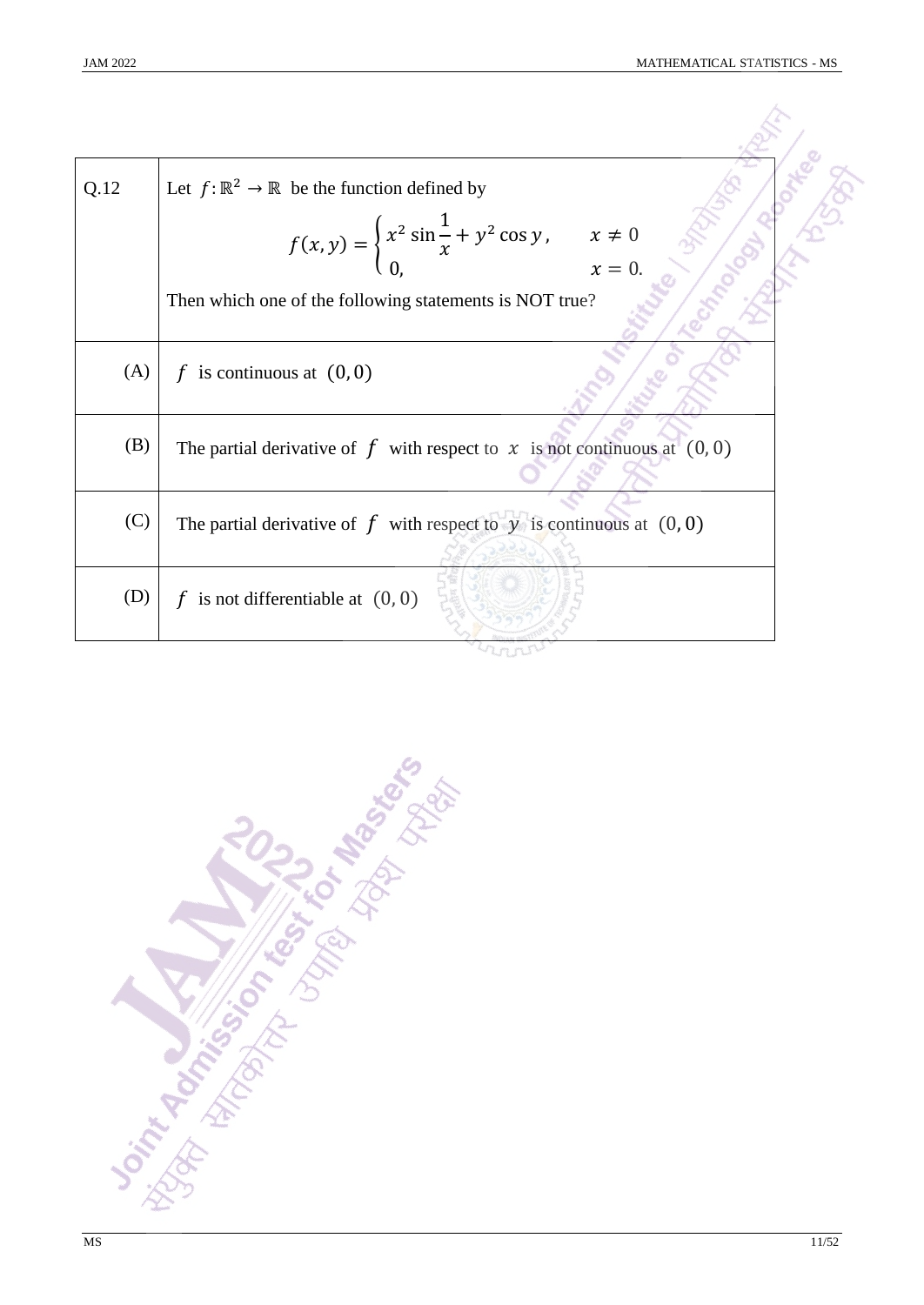| Q.13 | Let $f: [1,2] \rightarrow \mathbb{R}$ be the function defined by<br>$f(t) = \int_1^t \sqrt{x^2 e^{x^2} - 1} dx.$ |
|------|------------------------------------------------------------------------------------------------------------------|
|      | Then the arc length of the graph of $f$ over the interval $[1, 2]$ equals                                        |
| (A)  | $e^2-\sqrt{e}$                                                                                                   |
| (B)  | $e - \sqrt{e}$                                                                                                   |
| (C)  | $e^2-e$                                                                                                          |
| (D)  | $e^2 - 1$                                                                                                        |
|      |                                                                                                                  |

**Distribution of the School Assessment**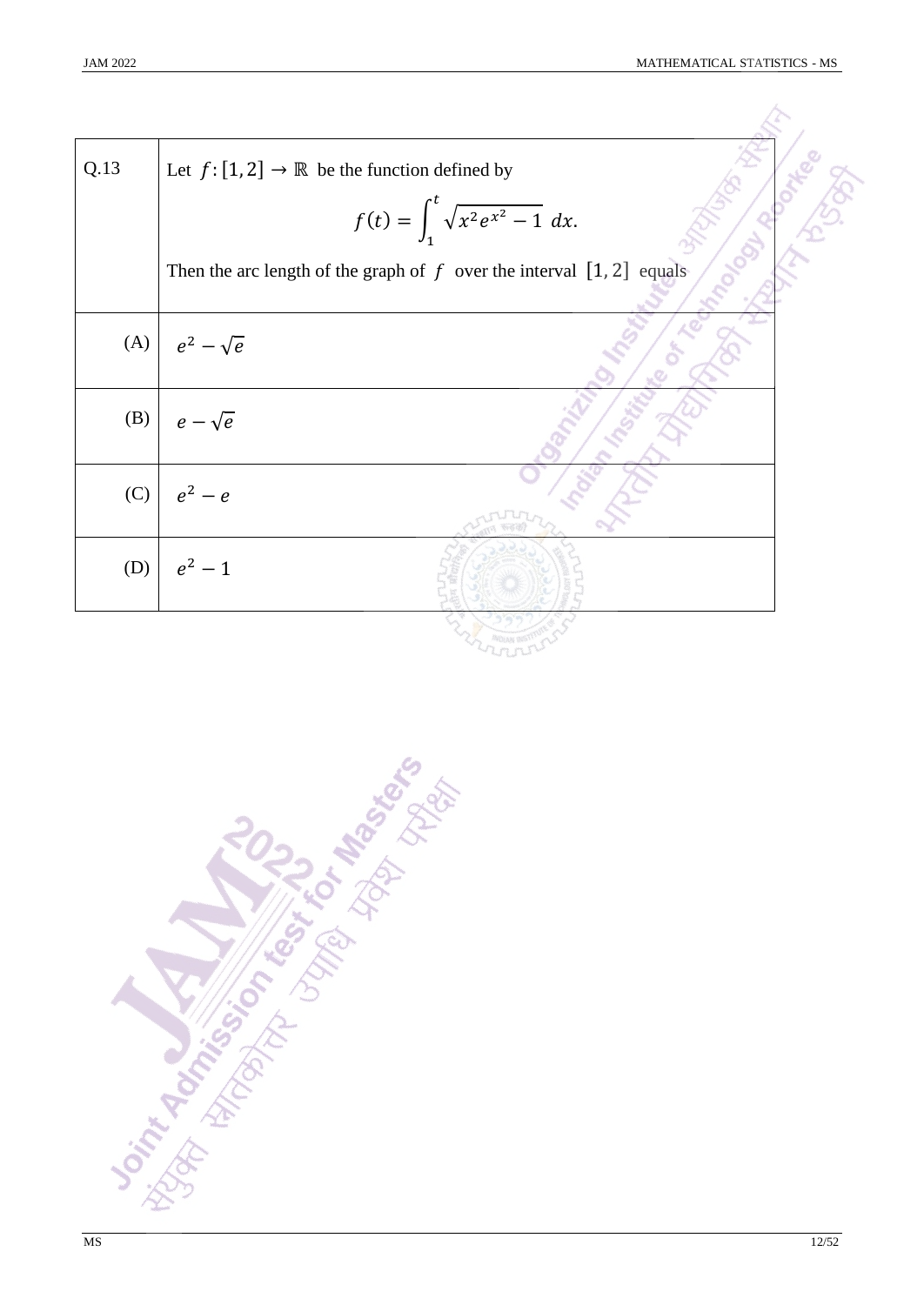| Q.14 | Let $F: [0, 2] \to \mathbb{R}$ be the function defined by<br>$F(x) = \int_{x^2}^{x+2} e^{x[t]} dt,$ |  |
|------|-----------------------------------------------------------------------------------------------------|--|
|      | where $[t]$ denotes the greatest integer less than or equal to t. Then the value                    |  |
|      | of the derivative of F at $x = 1$ equals                                                            |  |
| (A)  | $e^3 + 2e^2 - e$                                                                                    |  |
| (B)  | $e^3 - e^2 + 2e$                                                                                    |  |
| (C)  | $e^3 - 2e^2 + e$                                                                                    |  |
| (D)  | $e^3 + 2e^2 + e$                                                                                    |  |

Joseph Advisor of the light of the design of the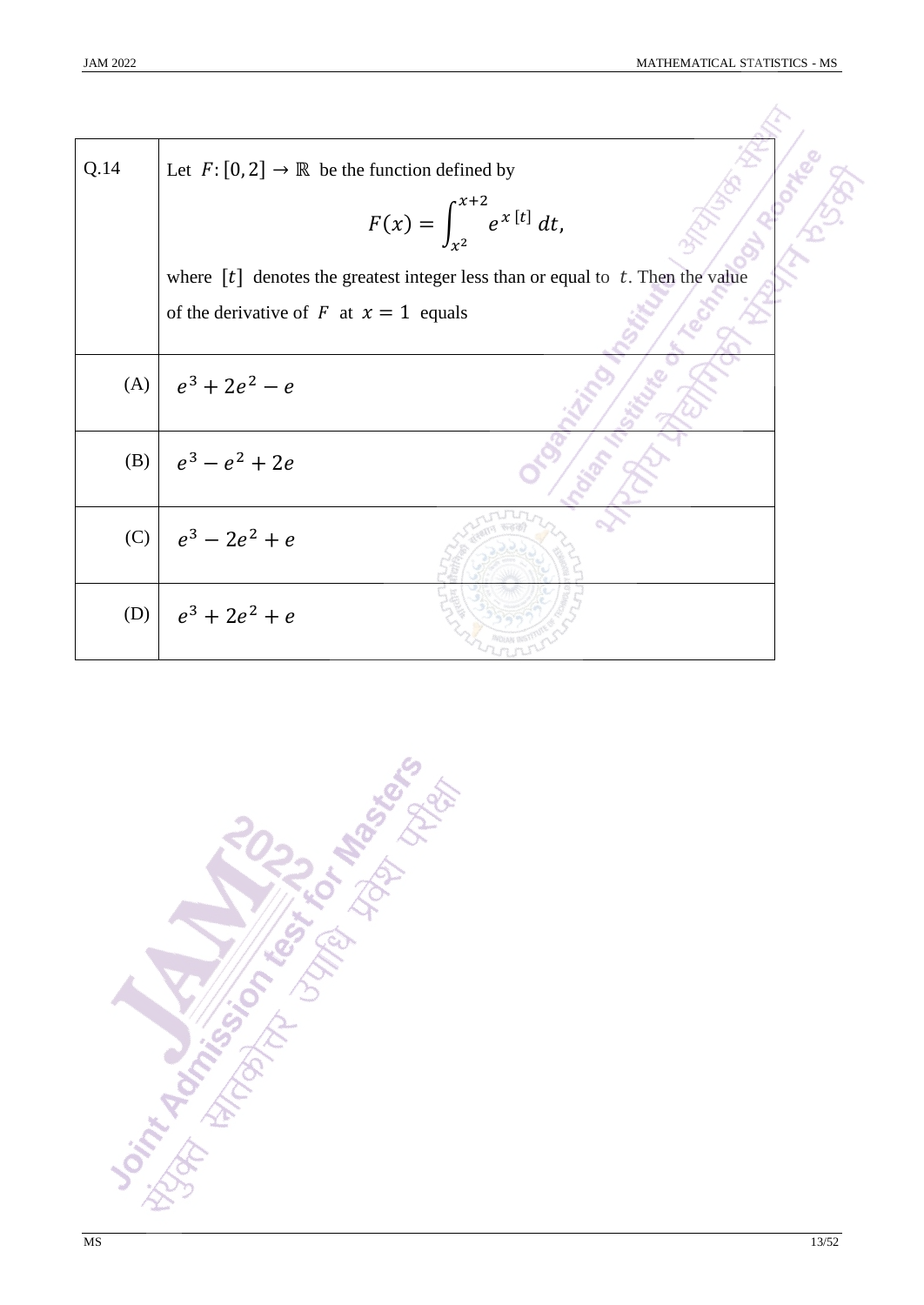| Q.15 | Let the system of equations                                                    |
|------|--------------------------------------------------------------------------------|
|      | $x + ay + z = 1$<br>$2x + 4y + z = -b$<br>$3x + y + 2z = b + 2$                |
|      | have infinitely many solutions, where $a$ and $b$ are real constants. Then the |
|      | value of $2a + 8b$ equals                                                      |
| (A)  | $-11$                                                                          |
| (B)  | $-10$                                                                          |
| (C)  | $-13$                                                                          |
| (D)  | $-14$                                                                          |

**Point Administration Report Report Follows**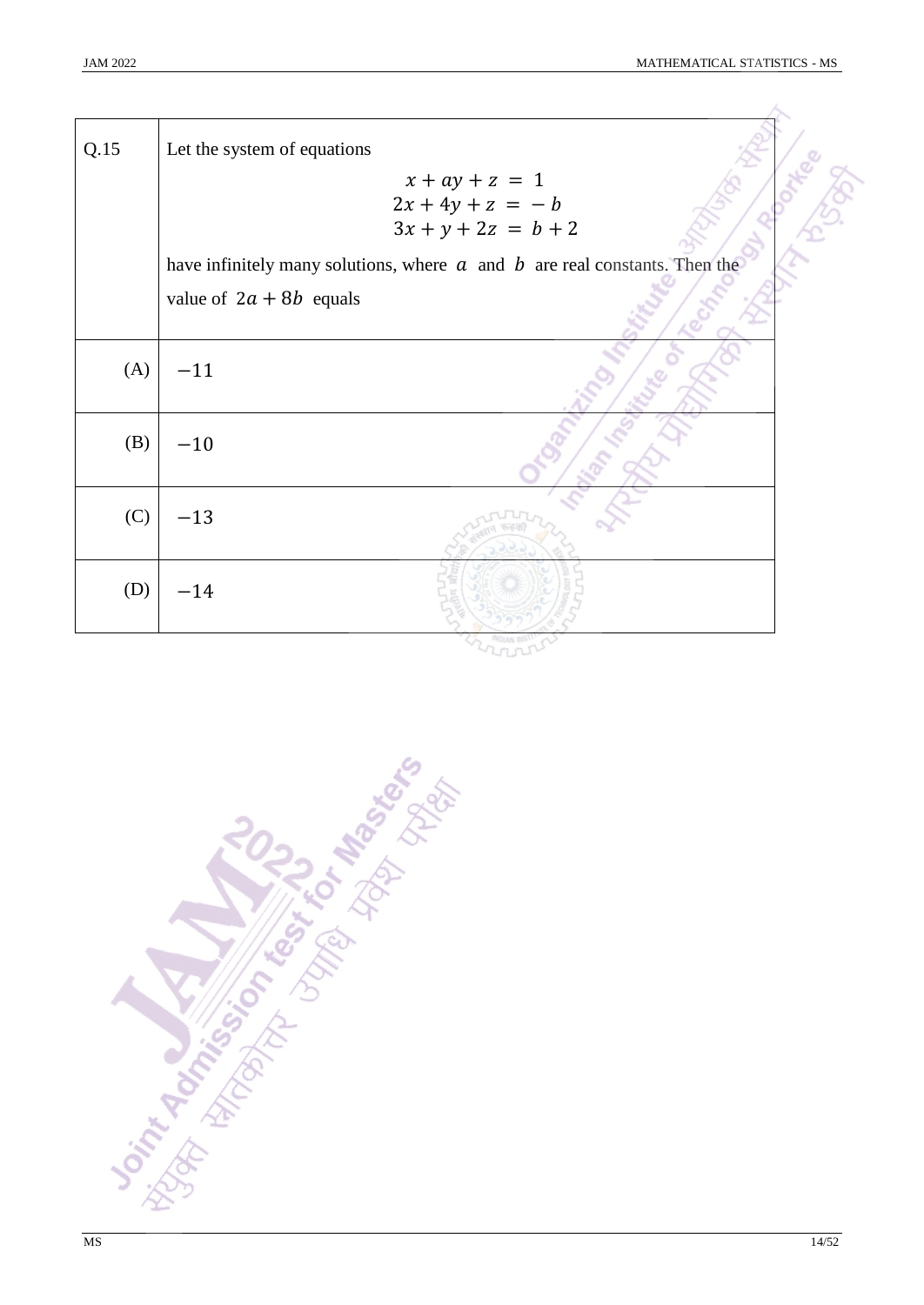$\lambda$ 

| Q.16 | Let $A = \begin{pmatrix} 0 & 1 & 0 \\ 1 & 0 & 0 \\ 0 & 1 & 1 \end{pmatrix}$ . Then the sum of all the elements of $A^{100}$ equals |  |
|------|------------------------------------------------------------------------------------------------------------------------------------|--|
| (A)  | 101                                                                                                                                |  |
| (B)  | 103                                                                                                                                |  |
| (C)  | 102                                                                                                                                |  |
| (D)  | 100                                                                                                                                |  |



**DSTATIONAL ASSESSMENT ROLL AND ROLL PROPERTY AND ROLL PROPERTY.**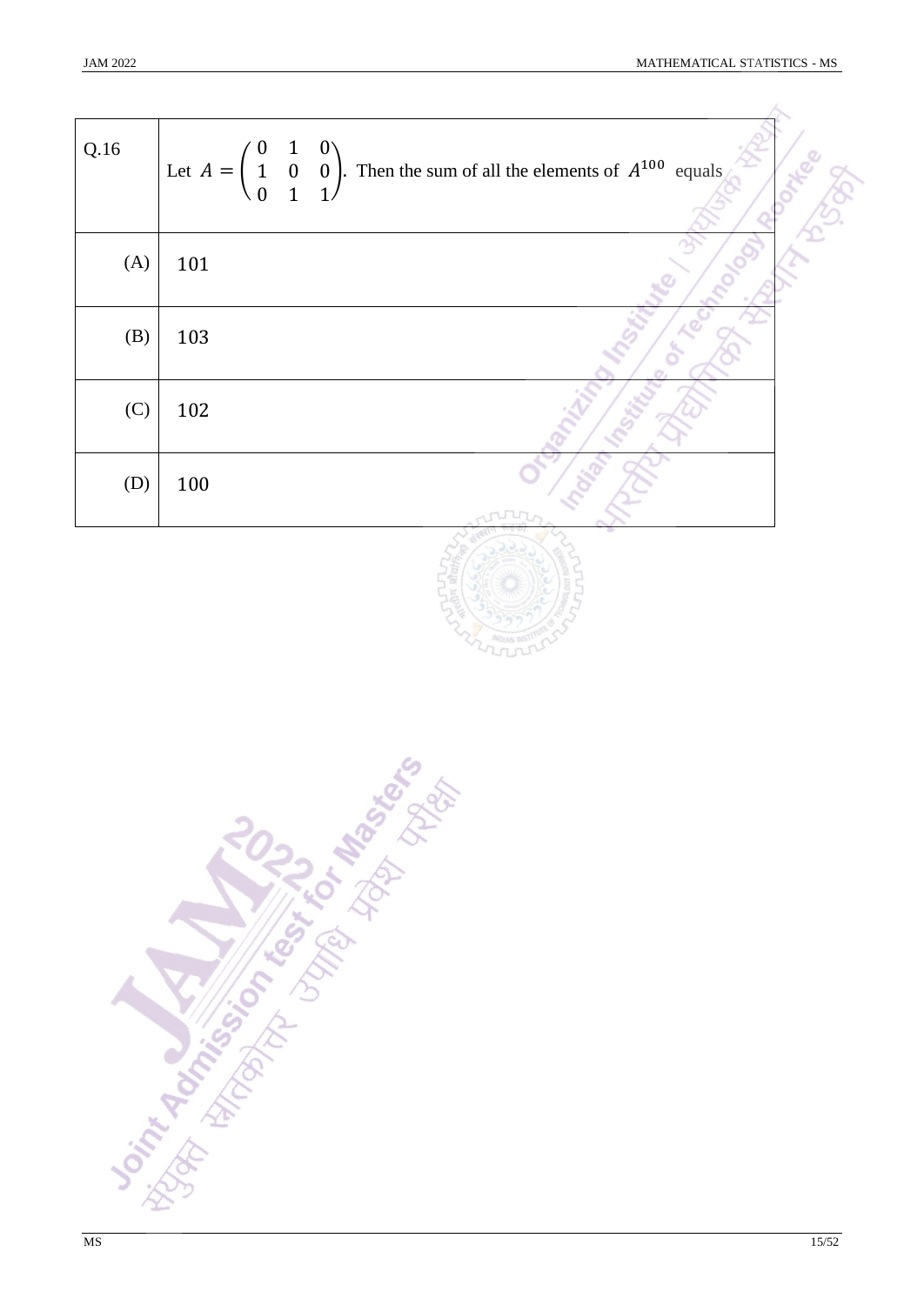| Q.17 | Suppose that four persons enter a lift on the ground floor of a building. There<br>are seven floors above the ground floor and each person independently chooses<br>her exit floor as one of these seven floors. If each of them chooses the topmost |
|------|------------------------------------------------------------------------------------------------------------------------------------------------------------------------------------------------------------------------------------------------------|
|      | floor with probability $\frac{1}{3}$ and each of the remaining floors with an equal                                                                                                                                                                  |
|      | probability, then the probability that no two of them exit at the same floor                                                                                                                                                                         |
|      | equals                                                                                                                                                                                                                                               |
| (A)  | 200<br>729                                                                                                                                                                                                                                           |
| (B)  | $\frac{220}{1}$<br>729                                                                                                                                                                                                                               |
| (C)  | 240<br>729                                                                                                                                                                                                                                           |
| (D)  | 180<br>729                                                                                                                                                                                                                                           |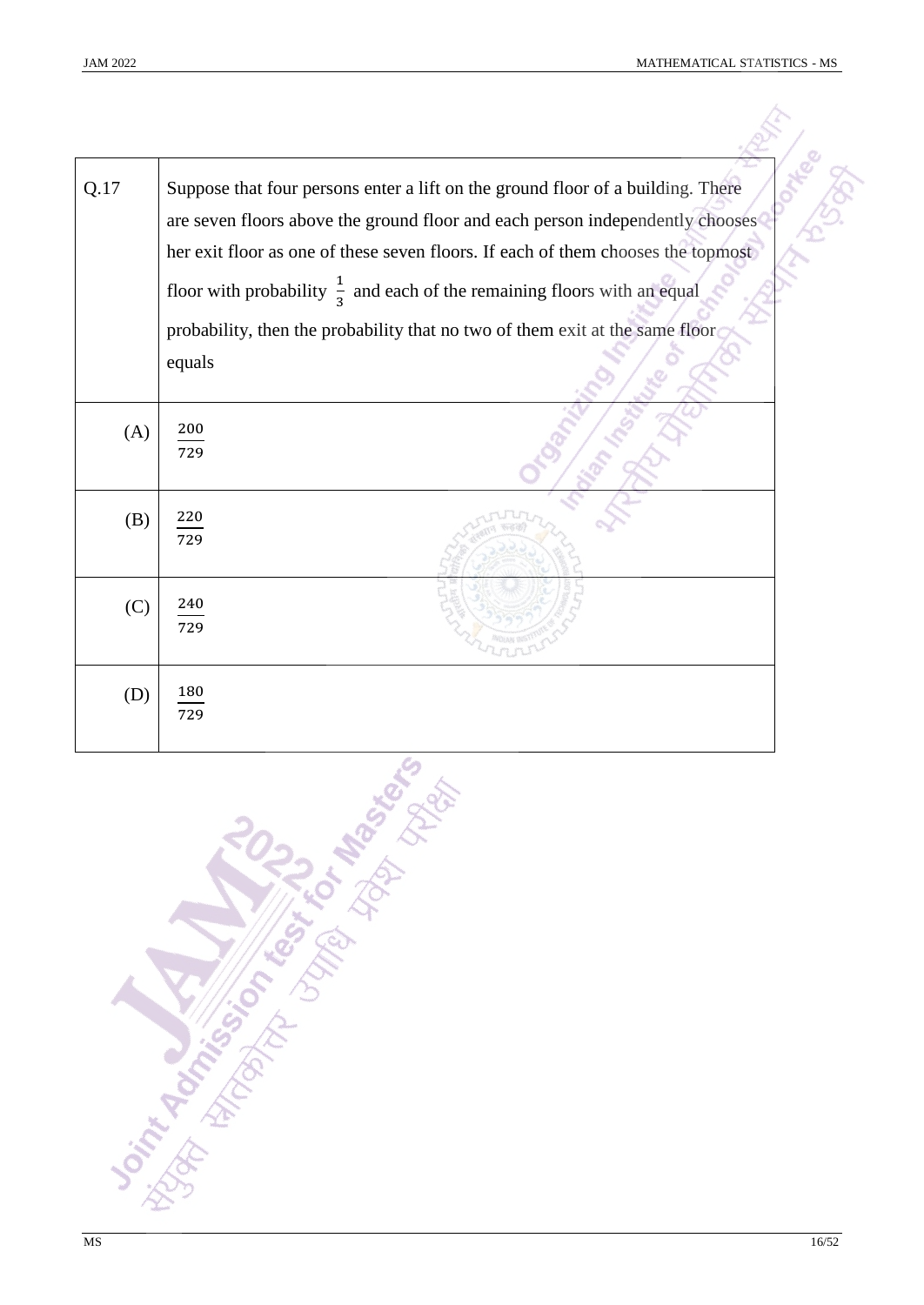| Q.18 | A year is chosen at random from the set of years {2012, 2013, , 2021}.<br>From the chosen year, a month is chosen at random and from the chosen month,<br>a day is chosen at random. Given that the chosen day is the $29th$ of a month,<br>the conditional probability that the chosen month is February equals |  |
|------|------------------------------------------------------------------------------------------------------------------------------------------------------------------------------------------------------------------------------------------------------------------------------------------------------------------|--|
|      |                                                                                                                                                                                                                                                                                                                  |  |
| (A)  | 279<br>9965                                                                                                                                                                                                                                                                                                      |  |
| (B)  | 289<br>9965                                                                                                                                                                                                                                                                                                      |  |
| (C)  | 269<br>9965                                                                                                                                                                                                                                                                                                      |  |
| (D)  | 259<br>9965                                                                                                                                                                                                                                                                                                      |  |

**Joseph Rockinson Construction of the American Sciences**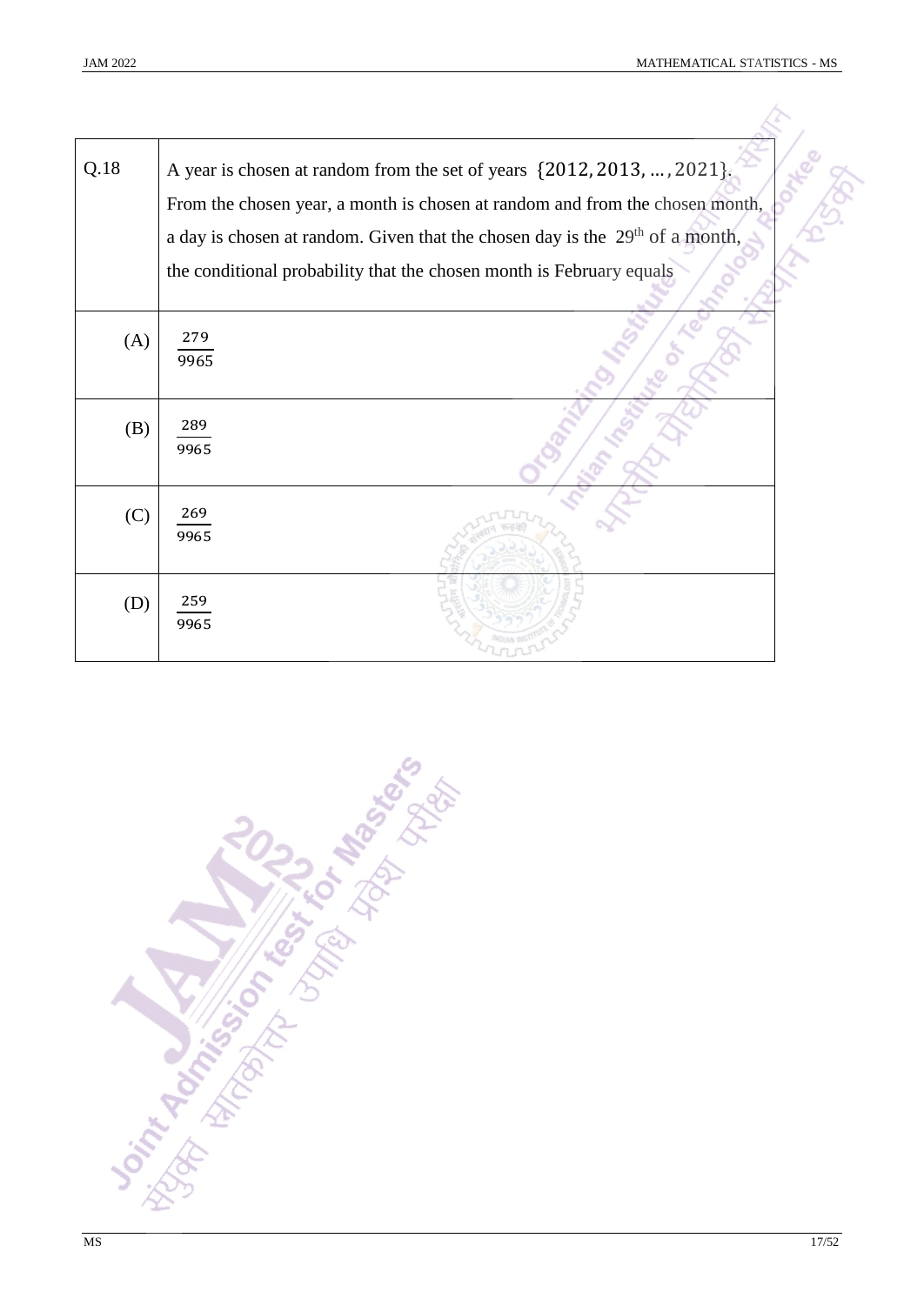| Q.19 | Suppose that a fair coin is tossed repeatedly and independently. Let $X$ denote<br>the number of tosses required to obtain for the first time a tail that is<br>immediately preceded by a head. Then $E(X)$ and $P(X > 4)$ , respectively, |
|------|--------------------------------------------------------------------------------------------------------------------------------------------------------------------------------------------------------------------------------------------|
|      | are                                                                                                                                                                                                                                        |
| (A)  | 4 and $\frac{5}{16}$                                                                                                                                                                                                                       |
| (B)  | 4 and $\frac{11}{16}$                                                                                                                                                                                                                      |
| (C)  | 6 and $\frac{5}{16}$                                                                                                                                                                                                                       |
| (D)  | 6 and $\frac{11}{16}$                                                                                                                                                                                                                      |

**Significant Miles Contractor**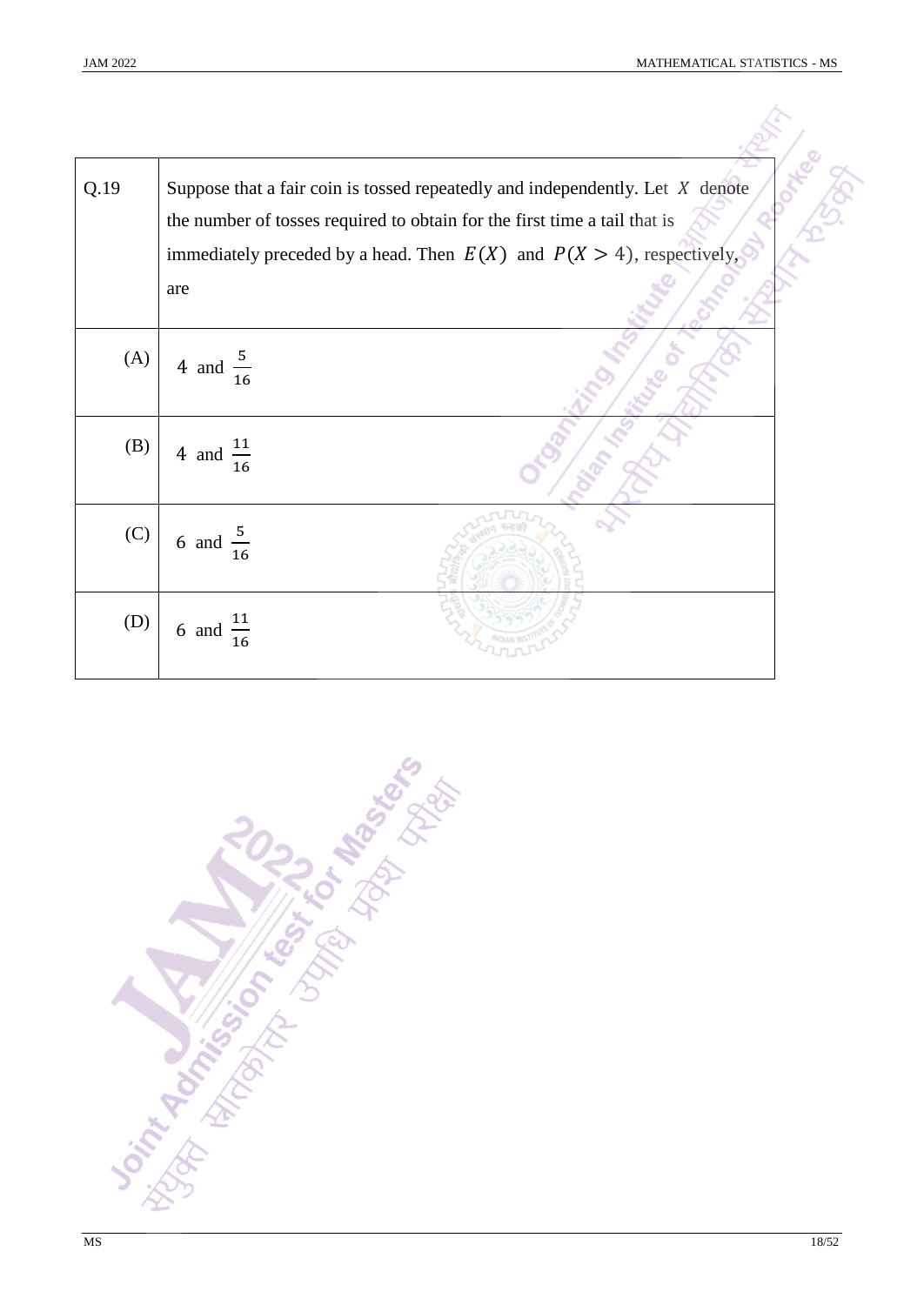| Q.20 | Let $X$ be a random variable with the moment generating function         |  |
|------|--------------------------------------------------------------------------|--|
|      | $M(t) = \frac{1}{(1-4t)^5}, t < \frac{1}{4}.$                            |  |
|      | Then the lower bounds for $P(X < 40)$ , using Chebyshev's inequality and |  |
|      | Markov's inequality, respectively, are                                   |  |
| (A)  | $\frac{4}{5}$ and $\frac{1}{2}$                                          |  |
| (B)  | $rac{5}{6}$ and $rac{1}{2}$                                              |  |
| (C)  | $\frac{4}{5}$ and $\frac{5}{6}$                                          |  |
| (D)  | $\frac{5}{6}$<br>and $\frac{5}{6}$                                       |  |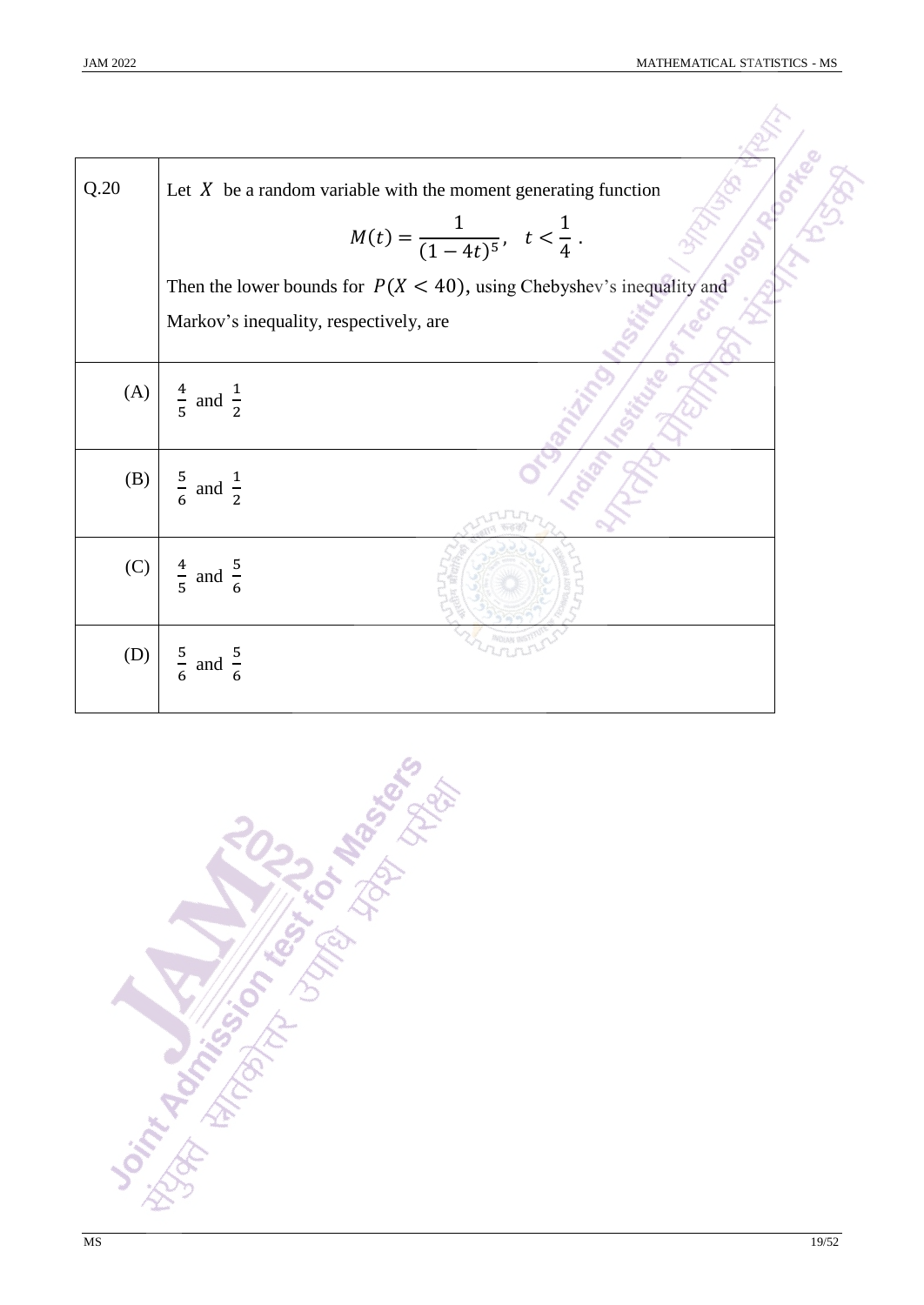| Q.21 | In a store, the daily demand for milk (in litres) is a random variable having<br>$Exp(\lambda)$ distribution, where $\lambda > 0$ . At the beginning of the day, the store<br>purchases $c > 0$ ) litres of milk at a fixed price $b > 0$ ) per litre. The milk |
|------|-----------------------------------------------------------------------------------------------------------------------------------------------------------------------------------------------------------------------------------------------------------------|
|      | is then sold to the customers at a fixed price $s (> b)$ per litre. At the end of                                                                                                                                                                               |
|      | the day, the unsold milk is discarded. Then the value of $c$ that maximizes the                                                                                                                                                                                 |
|      | expected net profit for the store equals                                                                                                                                                                                                                        |
| (A)  | $-\frac{1}{\lambda} \ln \left(\frac{b}{s}\right)$                                                                                                                                                                                                               |
| (B)  | $-\frac{1}{\lambda}\ln\left(\frac{b}{s+h}\right)$                                                                                                                                                                                                               |
| (C)  | $-\frac{1}{\lambda} \ln \left( \frac{s-b}{s} \right)$                                                                                                                                                                                                           |
| (D)  | $-\frac{1}{2}$ ln $\left(\frac{s}{s+h}\right)$                                                                                                                                                                                                                  |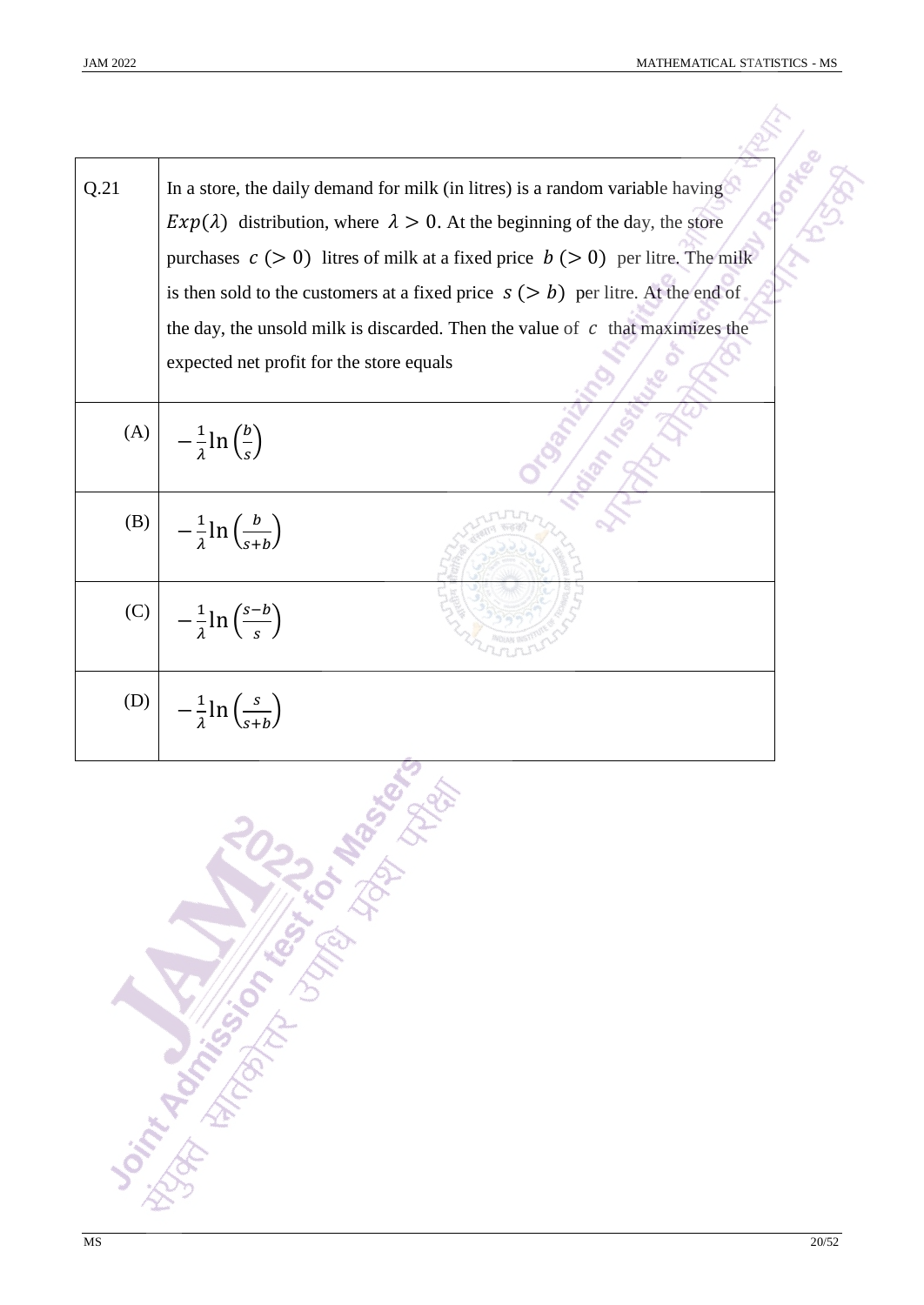| Q.22 | Let $X_1, X_2$ and $X_3$ be three independent and identically distributed random                                    |  |
|------|---------------------------------------------------------------------------------------------------------------------|--|
|      | variables having $U(0, 1)$ distribution. Then $E\left[\left(\frac{\ln X_1}{\ln X_1 X_2 X_3}\right)^2\right]$ equals |  |
| (A)  | $\frac{1}{6}$                                                                                                       |  |
| (B)  | $\frac{1}{3}$                                                                                                       |  |
| (C)  | $\frac{1}{8}$                                                                                                       |  |
| (D)  | $\frac{1}{4}$                                                                                                       |  |

Joseph Andréas De Libres de Marie de Libres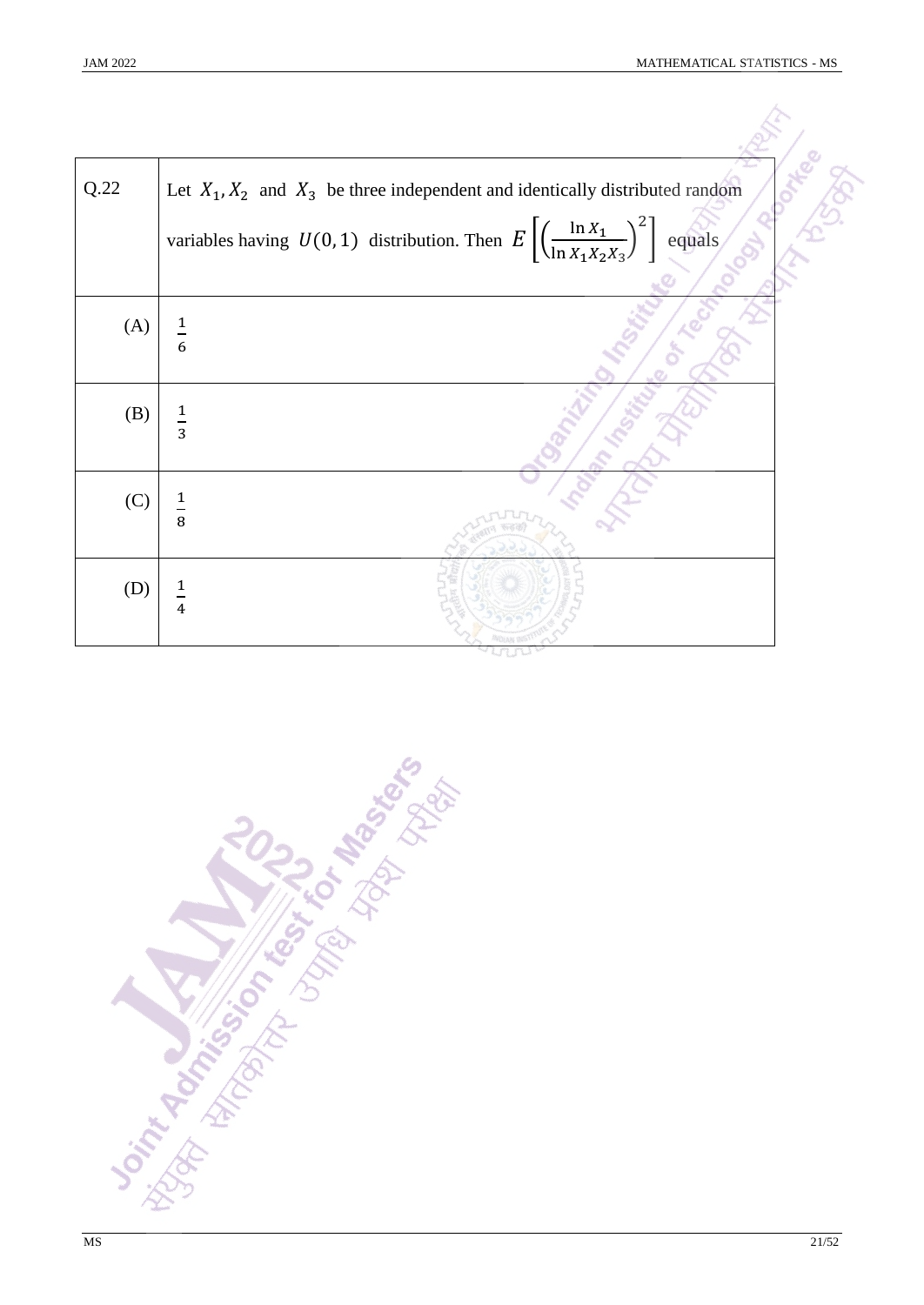| Q.23 | Let $(X, Y)$ be a random vector having bivariate normal distribution with<br>parameters $E(X) = 0$ , $Var(X) = 1$ , $E(Y) = -1$ , $Var(Y) = 4$ and<br>$\rho(X,Y) = -\frac{1}{2}$ , where $\rho(X,Y)$ denotes the correlation coefficient between<br>X and Y. Then $P(X + Y > 1   2X - Y = 1)$ equals |
|------|------------------------------------------------------------------------------------------------------------------------------------------------------------------------------------------------------------------------------------------------------------------------------------------------------|
|      | (A) $\phi\left(-\frac{1}{2}\right)$                                                                                                                                                                                                                                                                  |
|      | (B) $\phi\left(-\frac{1}{3}\right)$                                                                                                                                                                                                                                                                  |
|      | $(C)$ $\Phi\left(-\frac{1}{4}\right)$                                                                                                                                                                                                                                                                |
| (D)  | $\Phi\left(-\frac{4}{3}\right)$                                                                                                                                                                                                                                                                      |

**Joint Addison of the Book Management**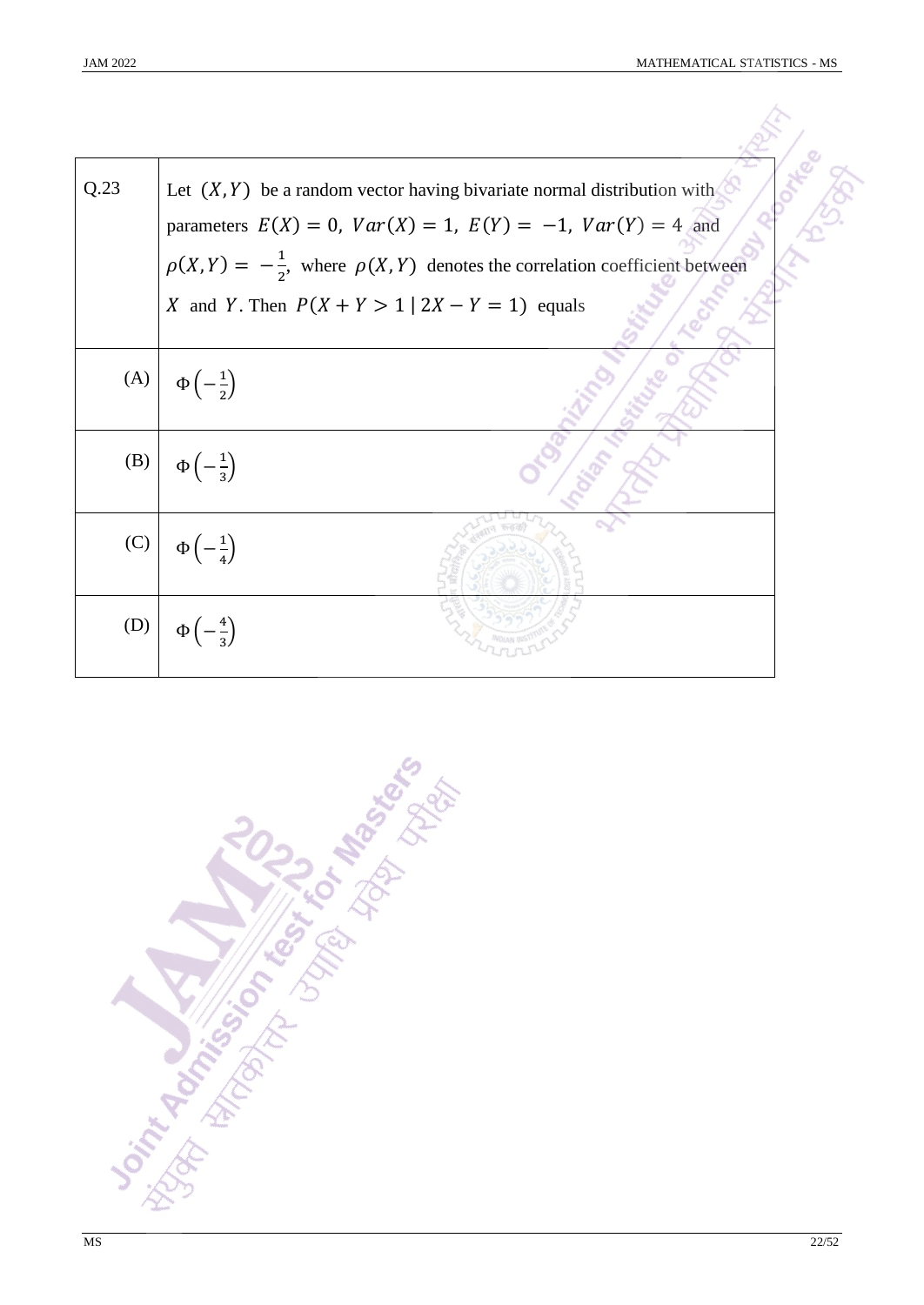| Q.24 | Let $\{X_n\}_{n\geq 1}$ be a sequence of independent and identically distributed random<br>variables having the common probability density function<br>$f(x) = \begin{cases} \frac{2}{x^3}, & x \ge 1 \\ 0, & \text{otherwise.} \end{cases}$<br>If $\lim_{n\to\infty} P\left(\left \frac{1}{n}\sum_{i=1}^{n}X_i-\theta\right <\epsilon\right)=1$ for all $\epsilon>0$ , then $\theta$ equals |  |
|------|----------------------------------------------------------------------------------------------------------------------------------------------------------------------------------------------------------------------------------------------------------------------------------------------------------------------------------------------------------------------------------------------|--|
|      |                                                                                                                                                                                                                                                                                                                                                                                              |  |
| (A)  | $\overline{4}$                                                                                                                                                                                                                                                                                                                                                                               |  |
| (B)  | $\overline{2}$                                                                                                                                                                                                                                                                                                                                                                               |  |
| (C)  | ln 4                                                                                                                                                                                                                                                                                                                                                                                         |  |
| (D)  | ln 2                                                                                                                                                                                                                                                                                                                                                                                         |  |

**The Advisor of Marian Advisor 1**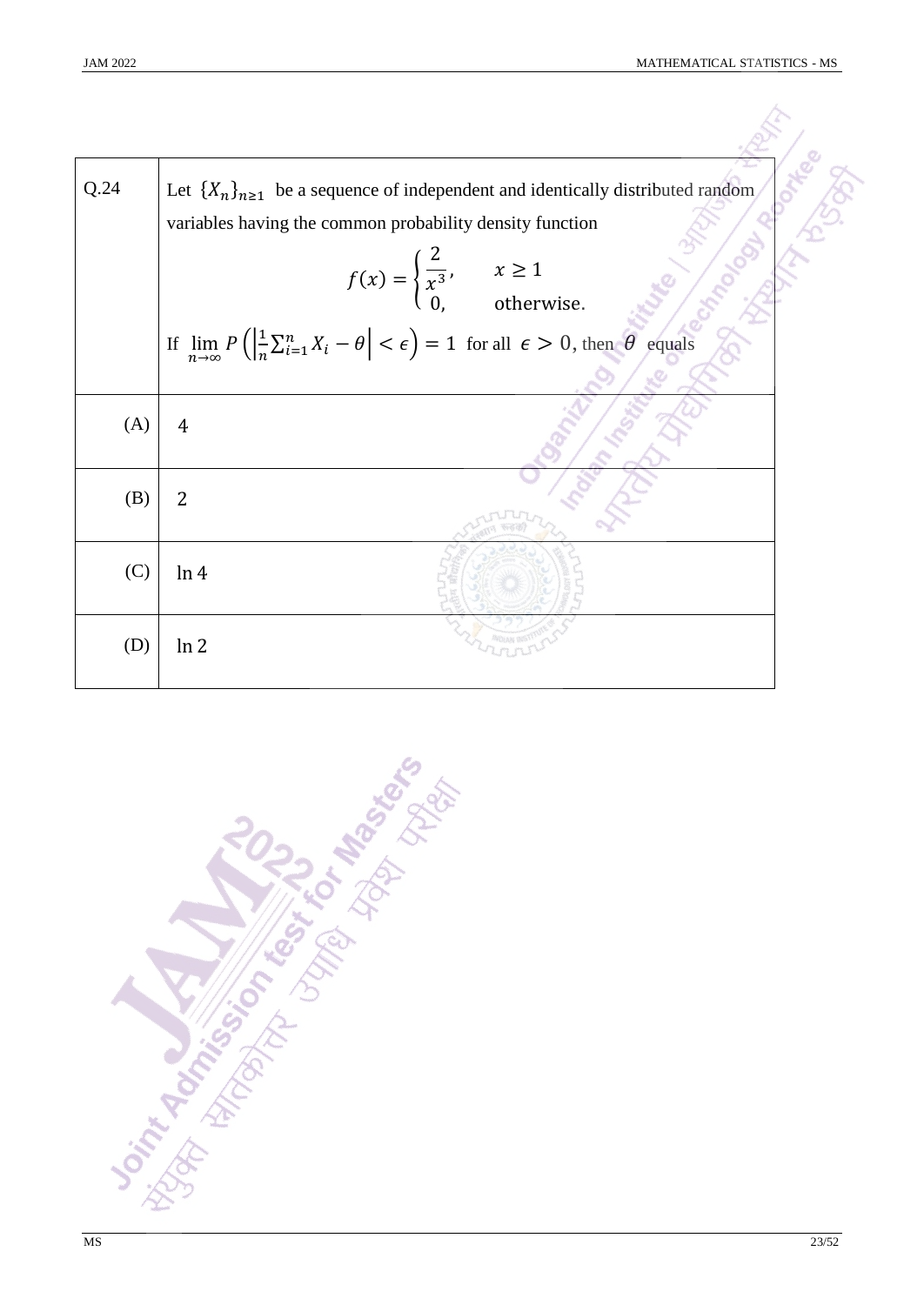| Q.25 | Let $0.2$ , 1.2, 1.4, 0.3, 0.9, 0.7 be the observed values of a random sample of                                                                                                                                                     |
|------|--------------------------------------------------------------------------------------------------------------------------------------------------------------------------------------------------------------------------------------|
|      | size 6 from a continuous distribution with the probability density function                                                                                                                                                          |
|      | $f(x) = \begin{cases} 1, & 0 < x \leq \frac{1}{2} \\ \frac{1}{2\theta - 1}, & \frac{1}{2} < x \leq \theta \\ 0, & \text{otherwise}, \end{cases}$                                                                                     |
|      |                                                                                                                                                                                                                                      |
|      |                                                                                                                                                                                                                                      |
|      | where $\theta > \frac{1}{2}$ is unknown. Then the maximum likelihood estimate and the                                                                                                                                                |
|      | method of moments estimate of $\theta$ , respectively, are                                                                                                                                                                           |
|      |                                                                                                                                                                                                                                      |
| (A)  | $\frac{7}{5}$ and 2                                                                                                                                                                                                                  |
|      |                                                                                                                                                                                                                                      |
| (B)  |                                                                                                                                                                                                                                      |
|      | $\frac{47}{60}$ and $\frac{32}{15}$                                                                                                                                                                                                  |
|      |                                                                                                                                                                                                                                      |
|      | (C) $\begin{array}{ c c } \hline 7 & \text{and} & \frac{32}{15} \\ \hline 5 & \text{and} & \frac{32}{15} \\ \hline \end{array}$                                                                                                      |
|      |                                                                                                                                                                                                                                      |
| (D)  | $\frac{7}{5}$ and                                                                                                                                                                                                                    |
|      |                                                                                                                                                                                                                                      |
|      | <b>Joint Marian School Property of the Company of Company of the Company of the Company of the Company of the Company of the Company of the Company of the Company of the Company of the Company of the Company of the Company o</b> |
|      |                                                                                                                                                                                                                                      |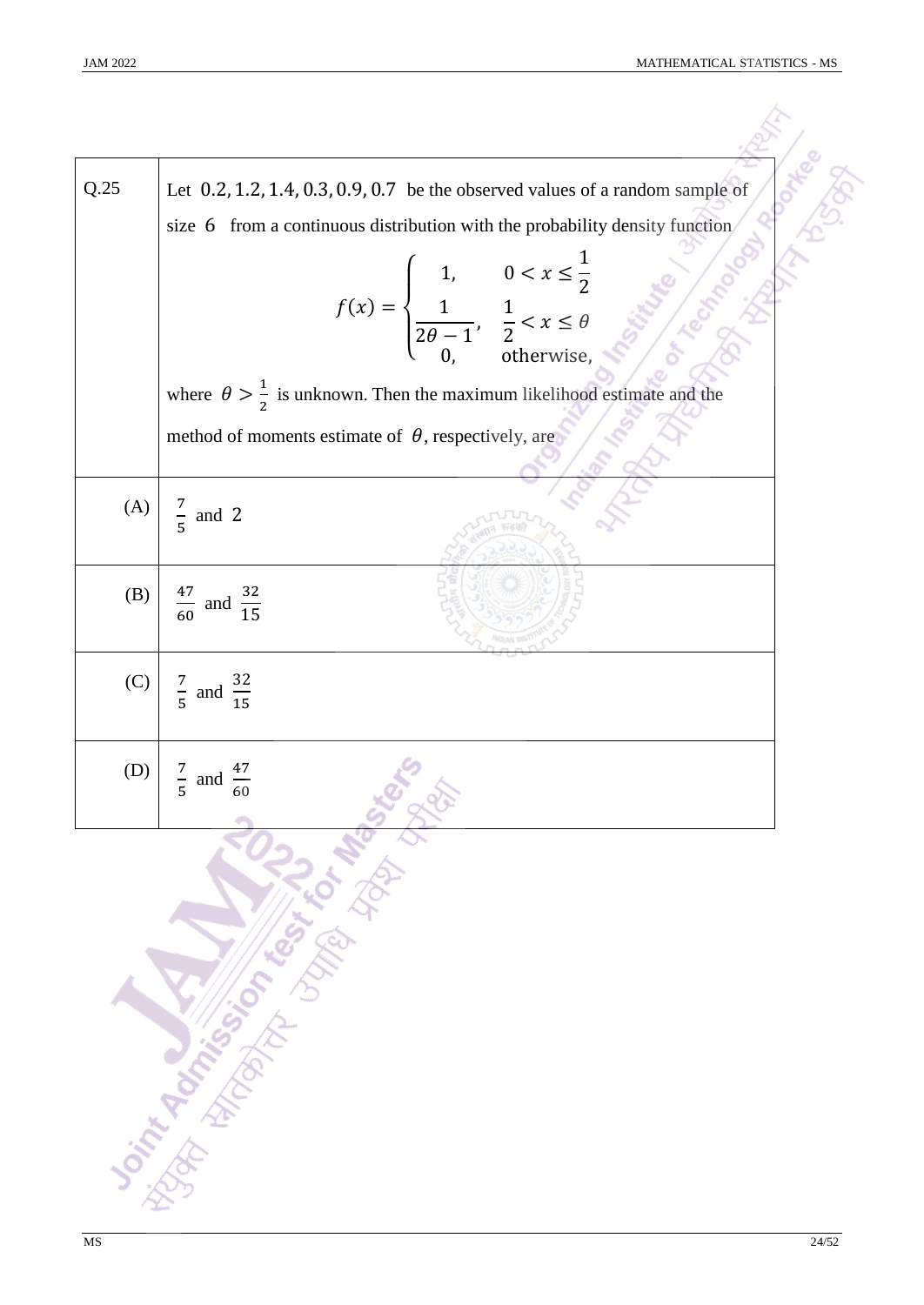| Q.26 | For $n = 1, 2, 3, $ , let the joint moment generating function of $(X, Y_n)$ be                                |  |
|------|----------------------------------------------------------------------------------------------------------------|--|
|      | $M_{X,Y_n}(t_1,t_2) = e^{\frac{t_1^2}{2}}(1-2t_2)^{-\frac{n}{2}}, \quad t_1 \in \mathbb{R}, t_2 < \frac{1}{2}$ |  |
|      | If $T_n = \frac{\sqrt{n} X}{\sqrt{Y_n}}$ , $n \ge 1$ , then which one of the following statements is true?     |  |
| (A)  | The minimum value of <i>n</i> for which $Var(T_n)$ is finite is 2                                              |  |
| (B)  | $E(T_{10}^3) = 10$                                                                                             |  |
| (C)  | $Var(X + Y_{4}) = 7$                                                                                           |  |
| (D)  | $\lim_{n\to\infty} P( T_n  > 3) = 1 - \frac{\sqrt{2}}{\sqrt{\pi}} \int_0^3 e^{-\frac{t^2}{2}} dt$              |  |

**Joint Addition on the Science of Management**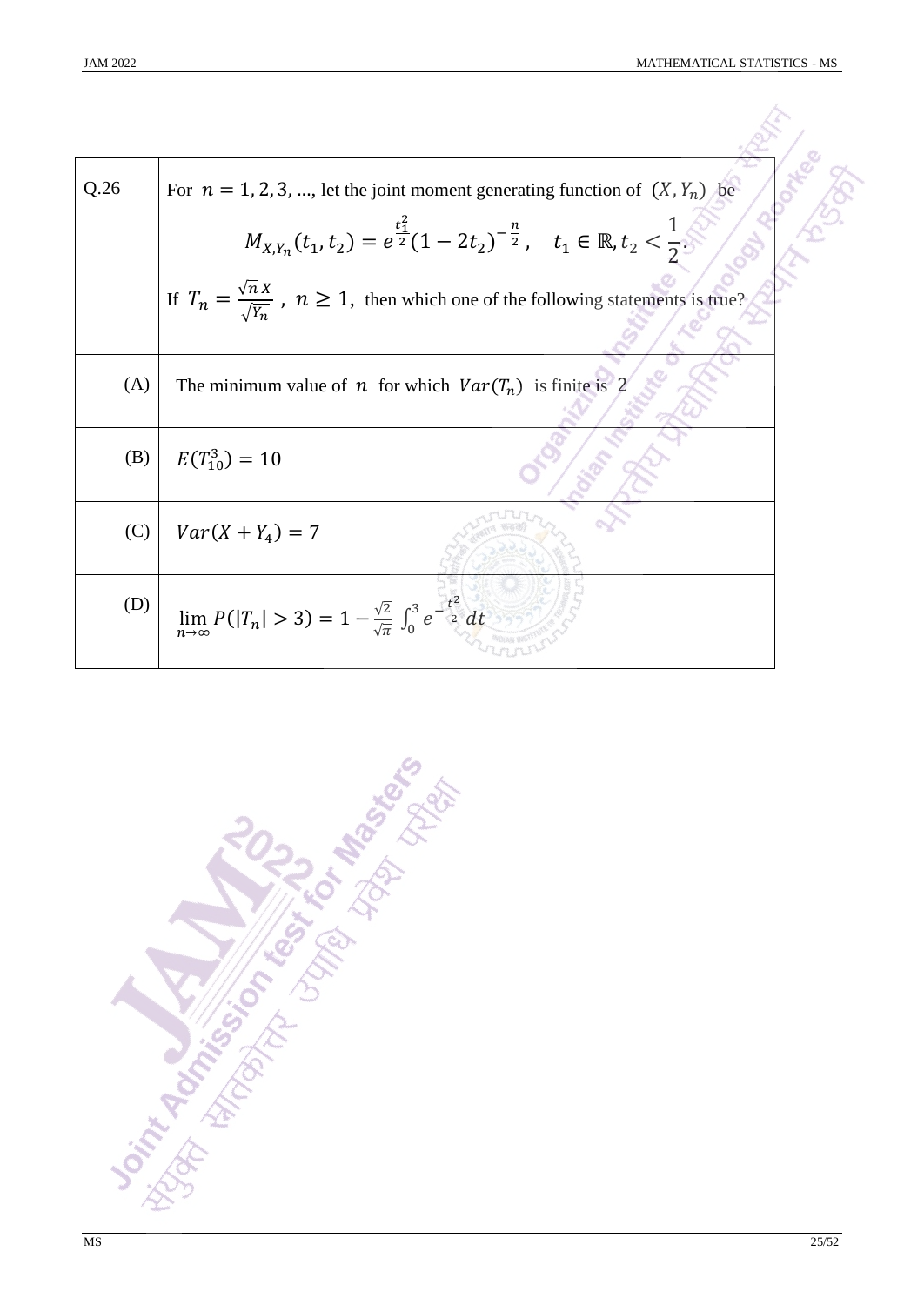| Q.27 | Let $X_{(1)} < X_{(2)} < \cdots < X_{(9)}$ be the order statistics corresponding to a<br>random sample of size 9 from $U(0, 1)$ distribution. Then which one of the |
|------|---------------------------------------------------------------------------------------------------------------------------------------------------------------------|
|      | following statements is NOT true?                                                                                                                                   |
|      | (A) $E\left(\frac{X_{(9)}}{1-X_{(9)}}\right)$ is finite                                                                                                             |
| (B)  | $E(X_{(5)}) = 0.5$                                                                                                                                                  |
| (C)  | The median of $X_{(5)}$ is 0.5                                                                                                                                      |
| (D)  | The mode of $X_{(5)}$ is 0.5                                                                                                                                        |
|      |                                                                                                                                                                     |

**Joseph Rock Property of the Manufacture River Comparison Comparison Comparison Comparison Comparison Comparison**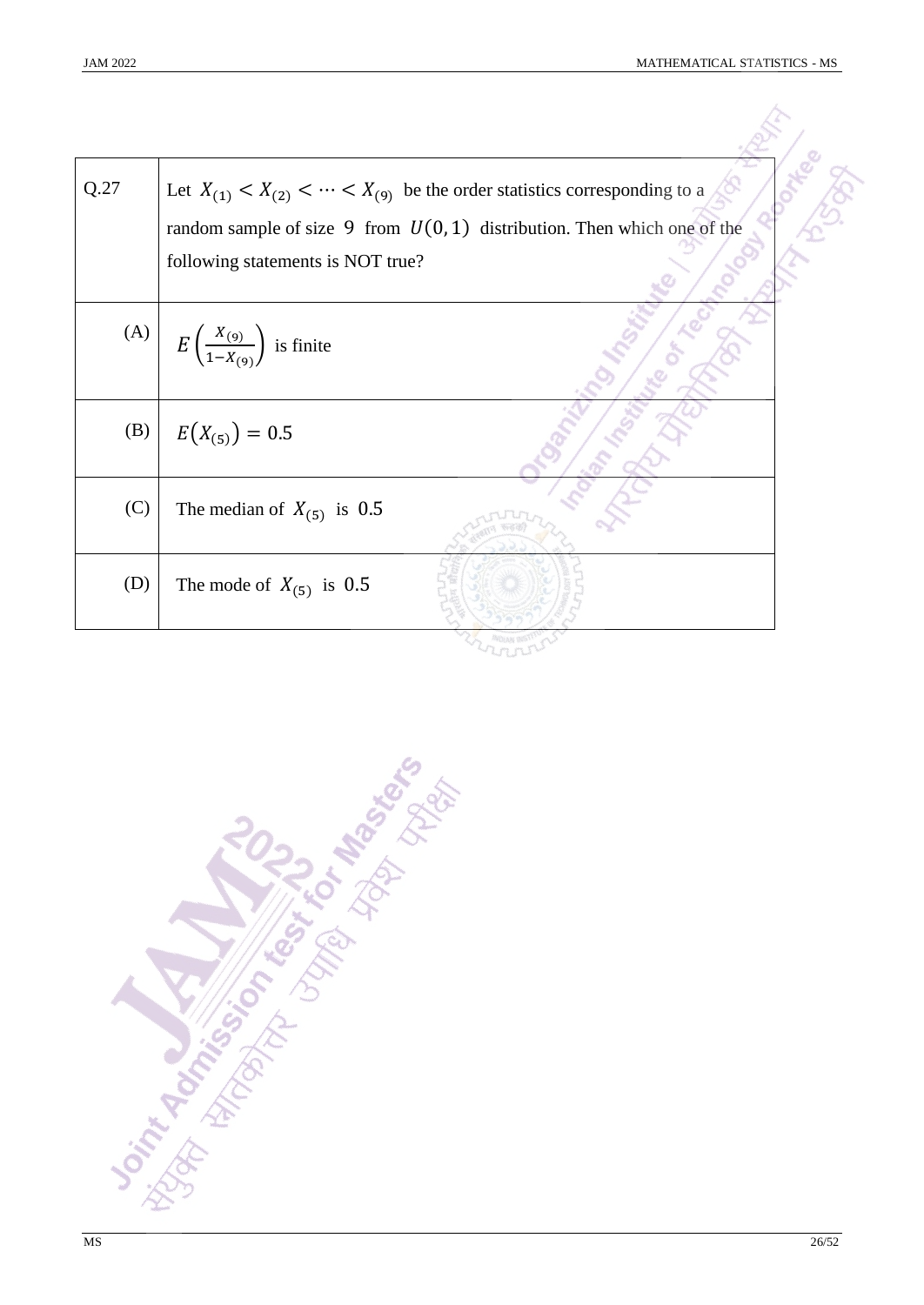| Q.28 | Let $X_1, X_2, , X_{16}$ be a random sample from a $N(4\mu, 1)$ distribution and                                                                                                              |
|------|-----------------------------------------------------------------------------------------------------------------------------------------------------------------------------------------------|
|      | $Y_1, Y_2, , Y_8$ be a random sample from a $N(\mu, 1)$ distribution, where                                                                                                                   |
|      | $\mu \in \mathbb{R}$ is unknown. Assume that the two random samples are independent.                                                                                                          |
|      | If you are looking for a confidence interval for $\mu$ based on the statistic                                                                                                                 |
|      | $8\overline{X} + \overline{Y}$ , where $\overline{X} = \frac{1}{16} \sum_{i=1}^{16} X_i$ and $\overline{Y} = \frac{1}{8} \sum_{i=1}^{8} Y_i$ , then which one of the                          |
|      | following statements is true?                                                                                                                                                                 |
| (A)  | There exists a 90% confidence interval for $\mu$ of length less than 0.1                                                                                                                      |
| (B)  | There exists a 90% confidence interval for $\mu$ of length greater than 0.3                                                                                                                   |
| (C)  | $\left[\frac{8\overline{X}+\overline{Y}}{33}-\frac{1.645}{2\sqrt{66}}, \frac{8\overline{X}+\overline{Y}}{33}+\frac{1.645}{2\sqrt{66}}\right]$ is the unique 90% confidence interval for $\mu$ |
| (D)  | $\mu$ always belongs to its 90% confidence interval                                                                                                                                           |

**SIT ROAD STAIRS TO BELLE BELLE SERVING TO CONFIDENCE**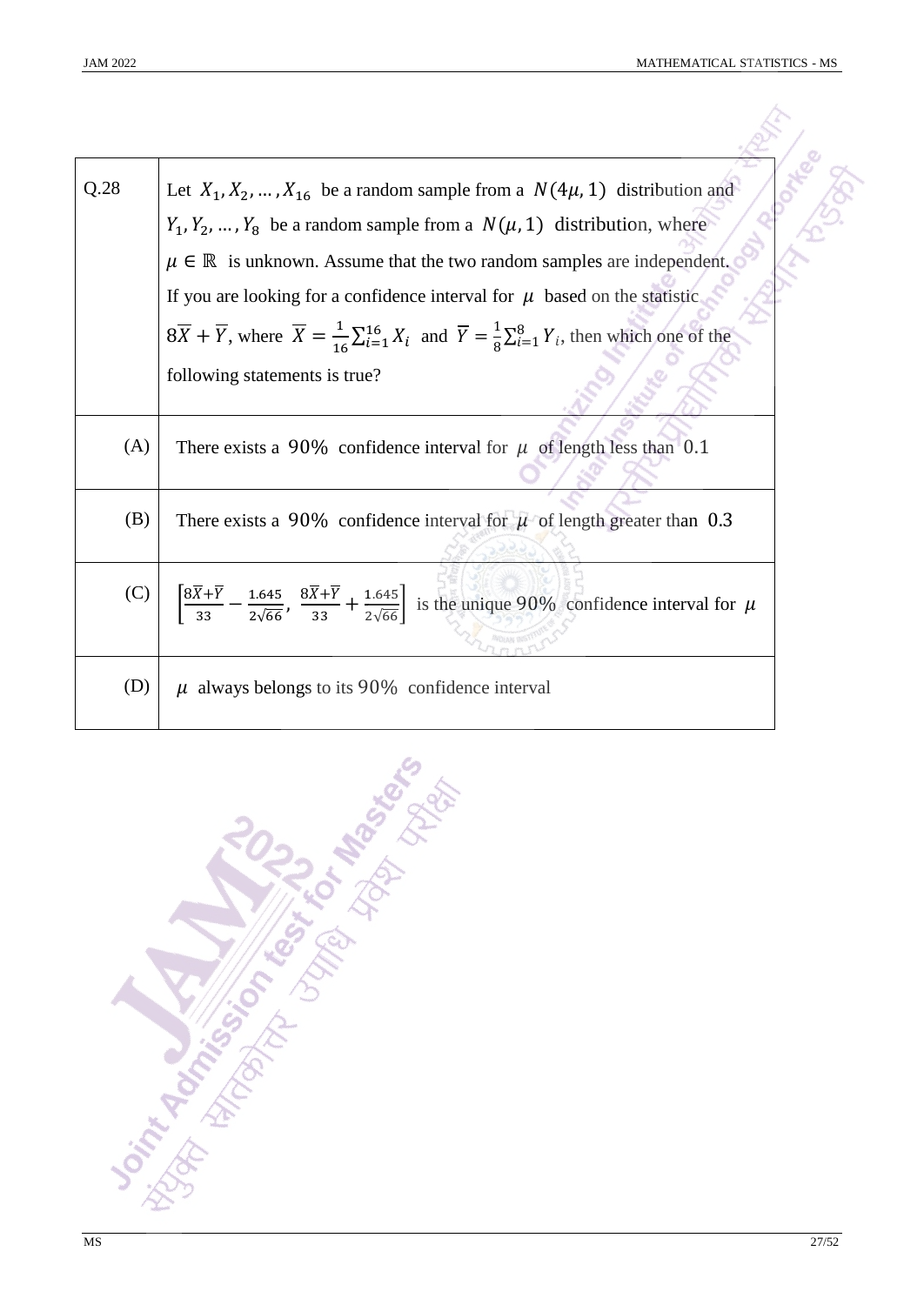| Q.29 | Let $X_1, X_2, X_3, X_4$ be a random sample from a distribution with the probability                                        |  |  |
|------|-----------------------------------------------------------------------------------------------------------------------------|--|--|
|      | mass function<br>$f(x) = \begin{cases} \theta^{x}(1-\theta)^{1-x}, & x = 0,1 \\ 0, & \text{otherwise}, \end{cases}$         |  |  |
|      | where $\theta \in (0, 1)$ is unknown. Let $0 < \alpha \leq 1$ . To test the hypothesis                                      |  |  |
|      | $H_0: \theta = \frac{1}{2}$ against $H_1: \theta > \frac{1}{2}$ , consider the size $\alpha$ test that rejects $H_0$ if and |  |  |
|      | only if $\sum_{i=1}^{4} X_i \ge k_\alpha$ , for some $k_\alpha \in \{0, 1, 2, 3, 4\}$ . Then for which one of               |  |  |
|      | the following values of $\alpha$ , the size $\alpha$ test does NOT exist?                                                   |  |  |
| (A)  | $\frac{1}{16}$                                                                                                              |  |  |
|      |                                                                                                                             |  |  |
| (B)  | $\overline{1}$                                                                                                              |  |  |
| (C)  | $\frac{11}{16}$                                                                                                             |  |  |
| (D)  | $\frac{5}{2}$<br>16                                                                                                         |  |  |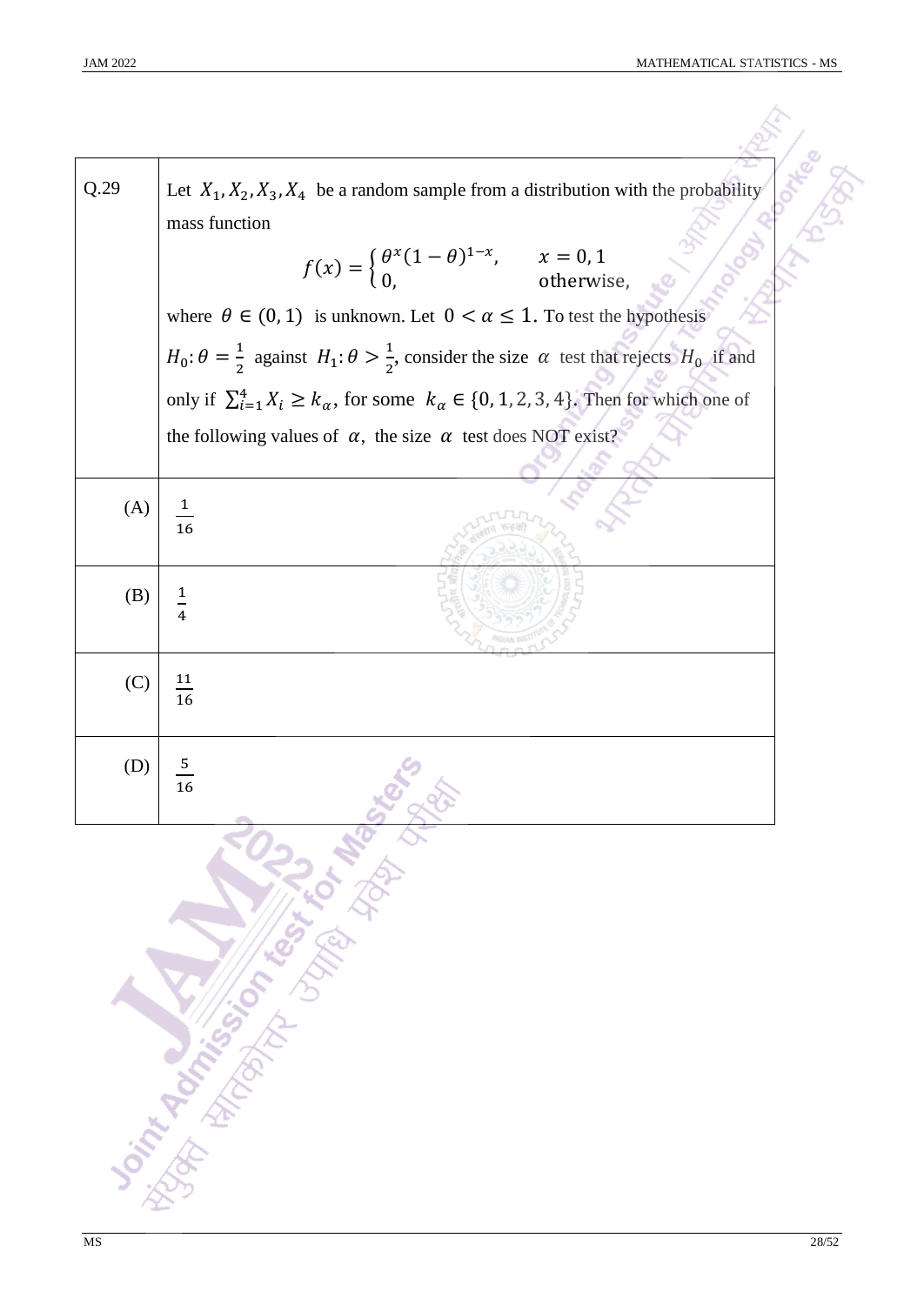| Q.30 | Let $X_1$ , $X_2$ , $X_3$ , $X_4$ be a random sample from a Poisson distribution with<br>unknown mean $\lambda > 0$ . For testing the hypothesis |  |
|------|--------------------------------------------------------------------------------------------------------------------------------------------------|--|
|      | $H_0$ : $\lambda = 1$ against $H_1$ : $\lambda = 1.5$ ,                                                                                          |  |
|      | let $\beta$ denote the power of the test that rejects $H_0$ if and only if $\sum_{i=1}^{4} X_i \ge 5$                                            |  |
|      | Then which one of the following statements is true?                                                                                              |  |
| (A)  | $\beta > 0.80$                                                                                                                                   |  |
| (B)  | $0.75 < \beta \leq 0.80$                                                                                                                         |  |
| (C)  | $0.70 < \beta \leq 0.75$                                                                                                                         |  |
| (D)  | $0.65 < \beta \leq 0.70$                                                                                                                         |  |

**Doint Montgomery Management**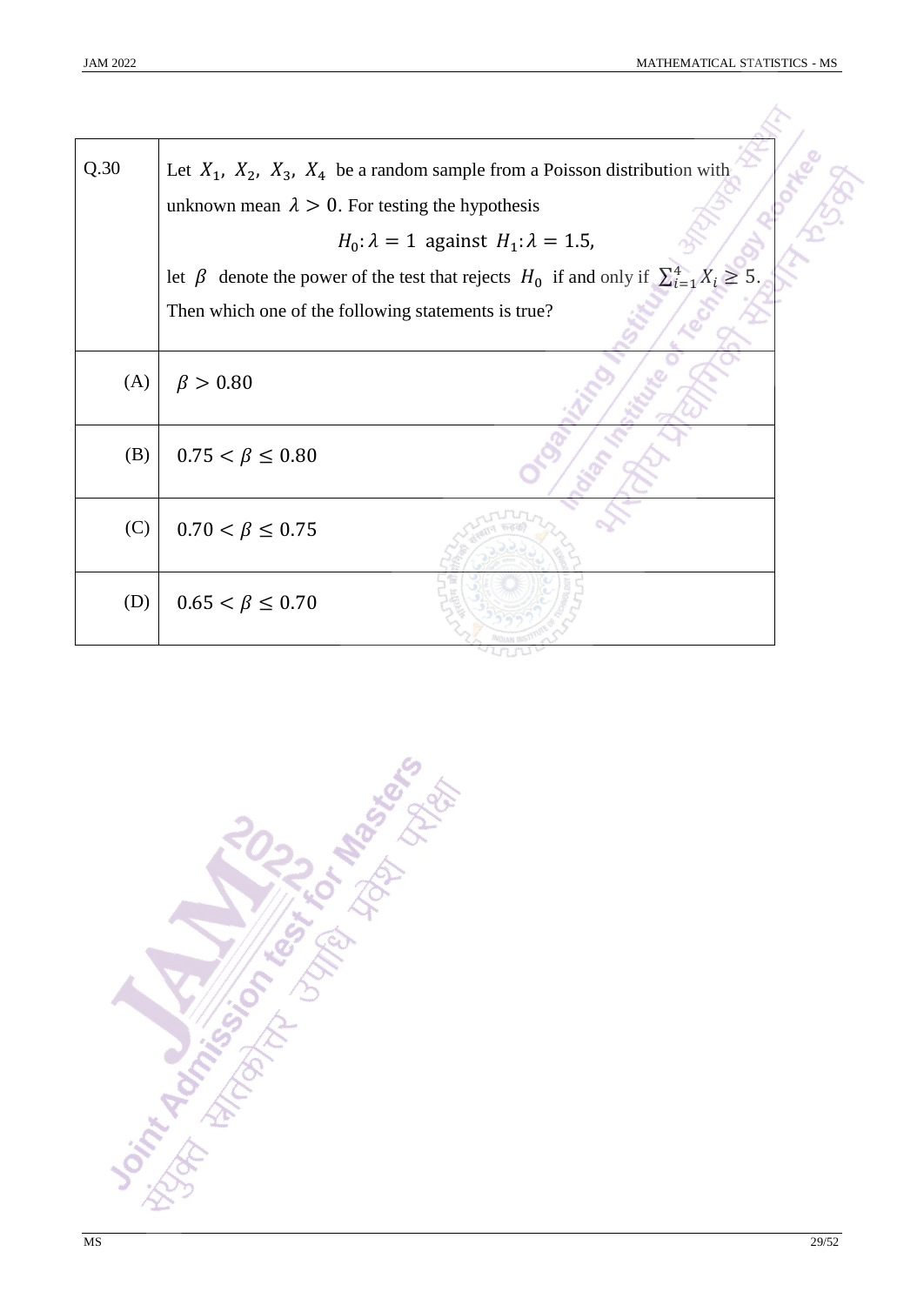|      | Section B: Q.31 - Q.40 Carry TWO marks each.                                                               |  |
|------|------------------------------------------------------------------------------------------------------------|--|
| Q.31 | Let $\{a_n\}_{n\geq 1}$ be a sequence of real numbers such that $a_n = \frac{1}{3^n}$ for all $n \geq 1$ . |  |
|      | Then which of the following statements is/are true?                                                        |  |
| (A)  | $\sum_{n=1}^{\infty} (-1)^{n+1} a_n$ is a convergent series                                                |  |
| (B)  | $\sum_{n=1}^{\infty} \frac{(-1)^{n+1}}{n} (a_1 + a_2 +  + a_n)$ is a convergent series                     |  |
| (C)  | The radius of convergence of the power series $\sum_{n=1}^{\infty} a_n x^n$ is $\frac{1}{3}$               |  |
| (D)  | $\sum_{n=1}^{\infty} a_n \sin \frac{1}{a_n}$ is a convergent series                                        |  |

**Don't Additional Management of the Management of the Contractor**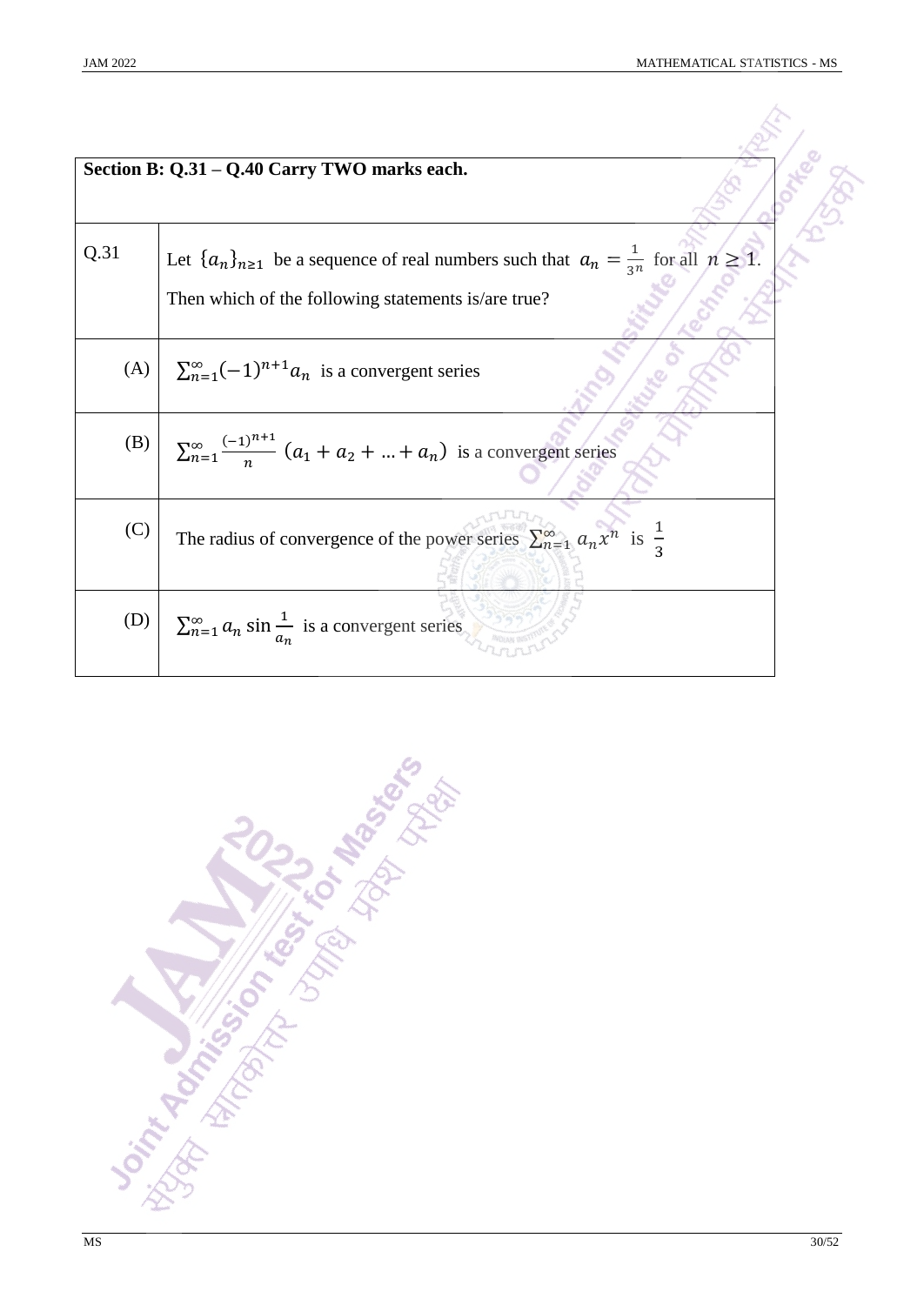| Q.32 | Let $f: \mathbb{R}^2 \to \mathbb{R}$ be the function defined by |
|------|-----------------------------------------------------------------|
|      | $f(x, y) = 8(x^{2} - y^{2}) - x^{4} + y^{4}$ .                  |
|      | Then which of the following statements is/are true?             |
| (A)  | $f$ has 9 critical points                                       |
| (B)  | has a saddle point at $(2, 2)$<br>f                             |
| (C)  | has a local maximum at $(-2, 0)$<br>f                           |
| (D)  | has a local minimum at $(0, -2)$<br>f                           |
|      |                                                                 |

| Q.33 | If $n \geq 2$ , then which of the following statements is/are true?                                                                                 |
|------|-----------------------------------------------------------------------------------------------------------------------------------------------------|
| (A)  | If A and B are $n \times n$ real orthogonal matrices such that                                                                                      |
|      | $\det(A) + \det(B) = 0$ , then $A + B$ is a singular matrix                                                                                         |
|      | (B) If A is an $n \times n$ real matrix such that $I_n + A$ is non-singular, then                                                                   |
|      | $I_n + (I_n + A)^{-1}(I_n - A)$ is a singular matrix                                                                                                |
|      | (C) If A is an $n \times n$ real skew-symmetric matrix, then $I_n - A^2$ is a non-<br>singular matrix                                               |
|      | (D) If A is an $n \times n$ real orthogonal matrix, then $det(A - \lambda I_n) \neq 0$ for all<br>$\lambda \in \{x \in \mathbb{R} : x \neq \pm 1\}$ |
|      |                                                                                                                                                     |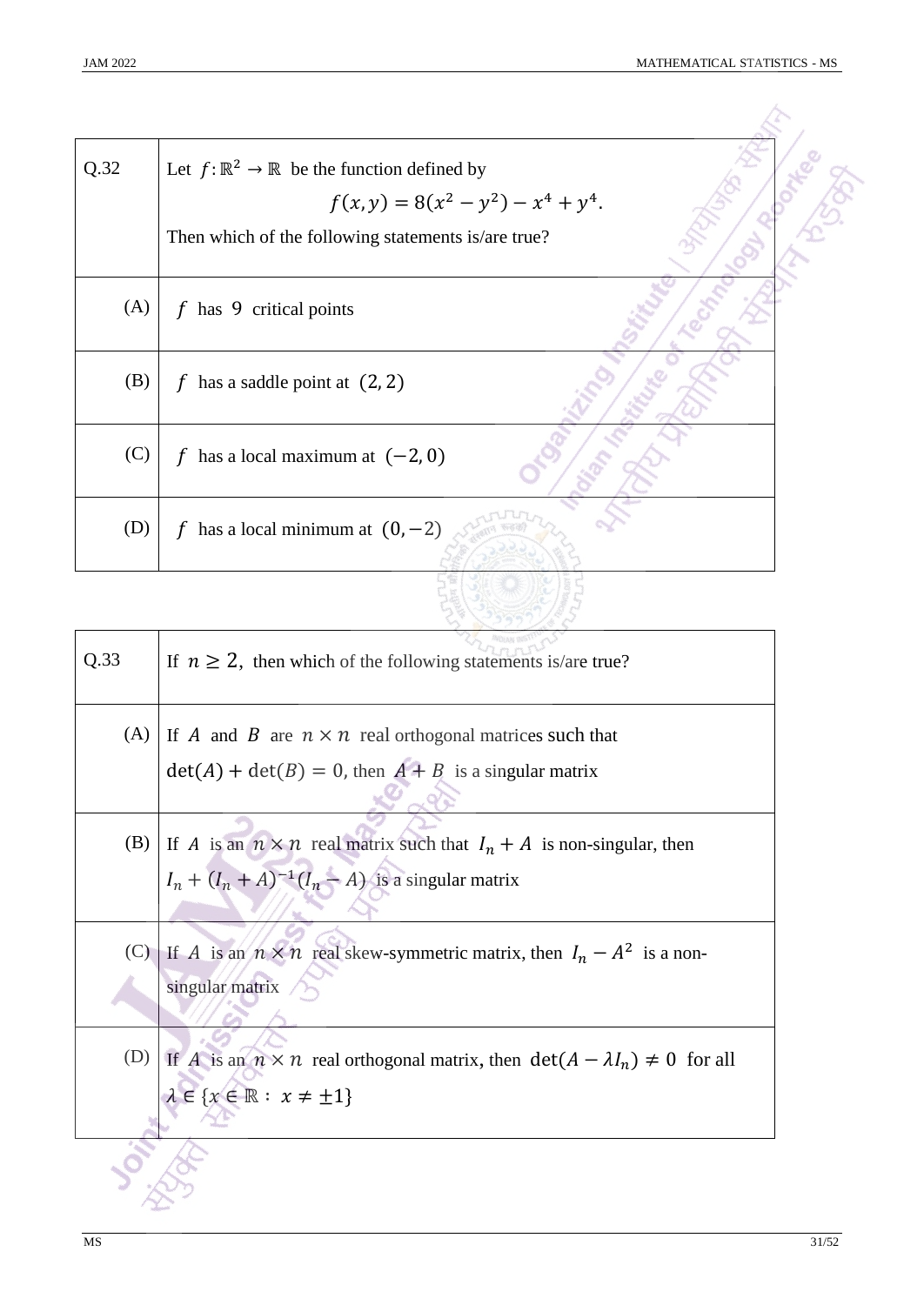| Q.34 | Let $\Omega = \{1, 2, 3, \}$ be the sample space of a random experiment and                       |  |
|------|---------------------------------------------------------------------------------------------------|--|
|      | suppose that all subsets of $\Omega$ are events. Further, let P be a probability                  |  |
|      | function such that $P({i}) > 0$ for all $i \in \Omega$ . Then which of the following              |  |
|      | statements is/are true?                                                                           |  |
|      |                                                                                                   |  |
| (A)  | For every $\epsilon > 0$ , there exists an event A such that $0 < P(A) < \epsilon$                |  |
| (B)  | There exists a sequence of disjoint events $\{A_k\}_{k\geq 1}$ with $P(A_k) \geq 10^{-6}$ for     |  |
|      |                                                                                                   |  |
|      | all $k \geq 1$                                                                                    |  |
| (C)  | There exists $j \in \Omega$ such that $P({j}) \ge P({i})$ for all $i \in \Omega$                  |  |
|      |                                                                                                   |  |
|      |                                                                                                   |  |
| (D)  | Let $\{A_k\}_{k\geq 1}$ be a sequence of events such that $\sum_{k=1}^{\infty} P(A_k) < \infty$ . |  |
|      | Then for each $i \in \Omega$ there exists $N \ge 1$ (which may depend on i)                       |  |
|      | such that $i \notin \bigcup_{k=N}^{\infty} A_k$                                                   |  |
|      |                                                                                                   |  |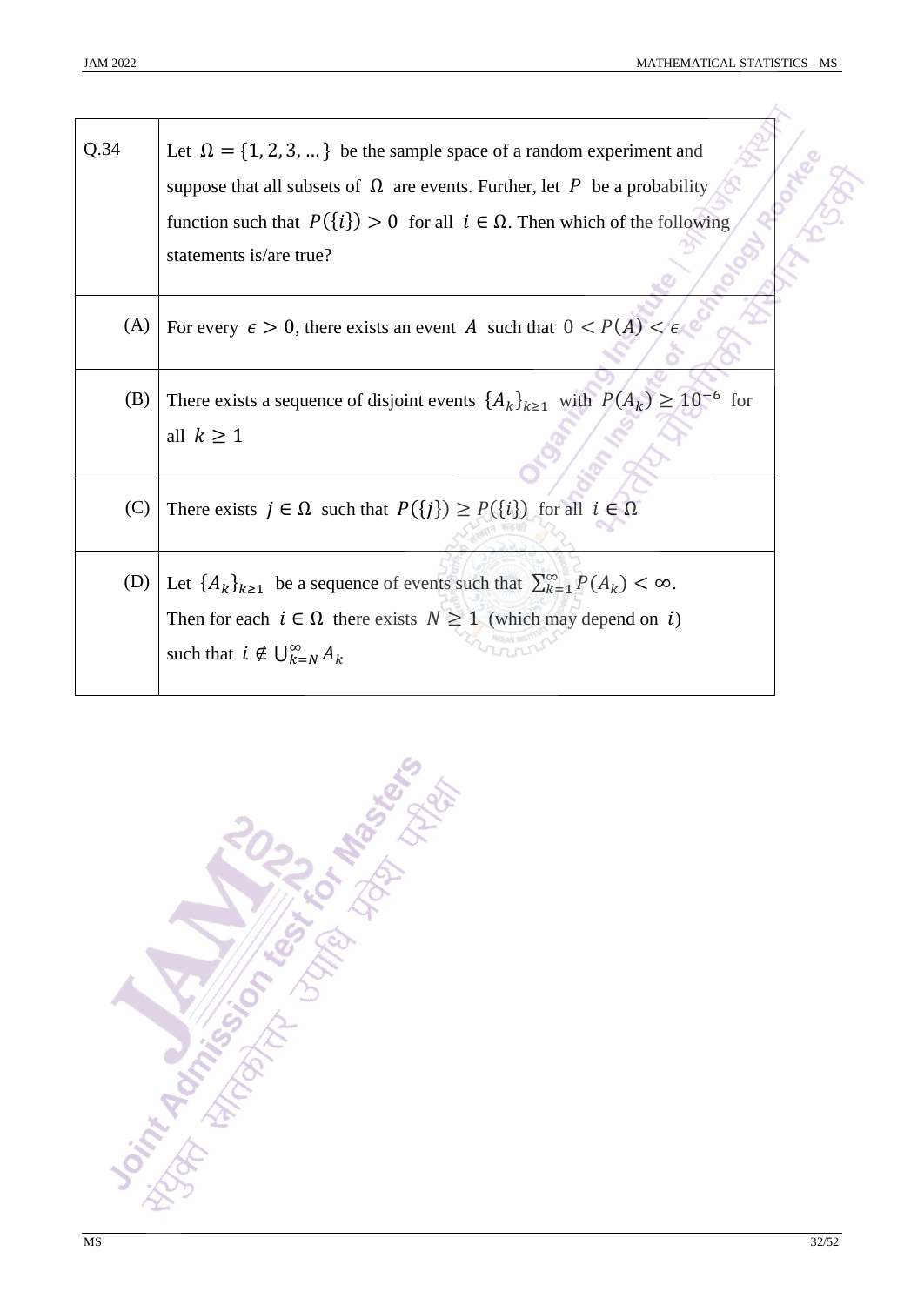| <b>JAM 2022</b> | MATHEMATICAL STATISTICS - MS                                                                                                                                                                                                                |  |
|-----------------|---------------------------------------------------------------------------------------------------------------------------------------------------------------------------------------------------------------------------------------------|--|
| Q.35            | A university bears the yearly medical expenses of each of its employees up to a<br>maximum of Rs. 1000. If the yearly medical expenses of an employee exceed<br>Rs. 1000, then the employee gets the excess amount from an insurance policy |  |
|                 | up to a maximum of Rs. 500. If the yearly medical expenses of a randomly                                                                                                                                                                    |  |
|                 | selected employee has $U(250, 1750)$ distribution and Y denotes the amount                                                                                                                                                                  |  |
|                 | the employee gets from the insurance policy, then which of the following                                                                                                                                                                    |  |
|                 | statements is/are true?                                                                                                                                                                                                                     |  |
| (A)             | $E(Y) = \frac{500}{3}$                                                                                                                                                                                                                      |  |
| (B)             | $P(Y > 300) = \frac{3}{10}$                                                                                                                                                                                                                 |  |
| (C)             | The median of $Y$ is zero                                                                                                                                                                                                                   |  |
| (D)             | The quantile of order $0.6$ for Y equals $100$                                                                                                                                                                                              |  |

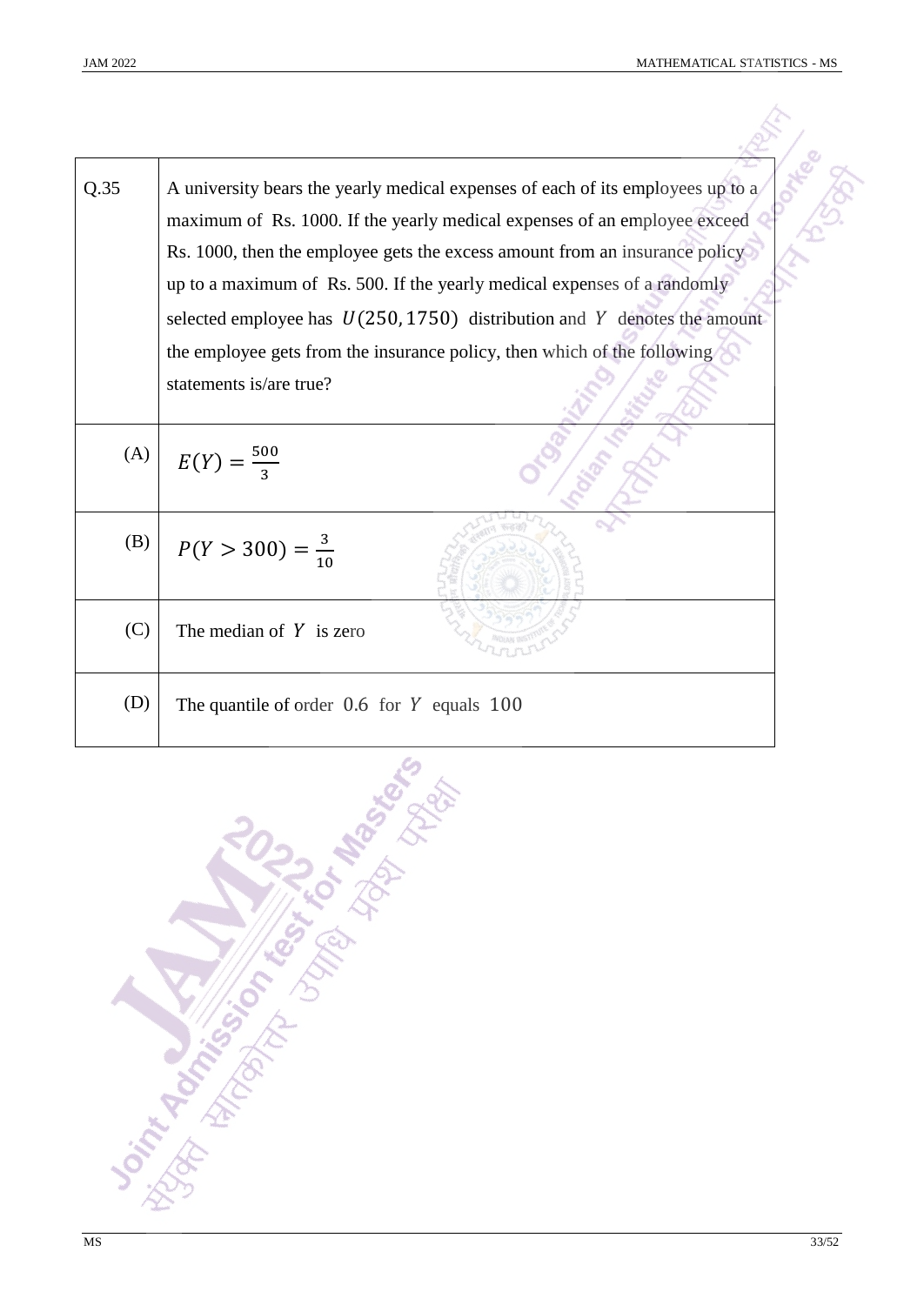| Q.36 | Let X and Y be two independent random variables having $N(0, \sigma_1^2)$ and                       |  |
|------|-----------------------------------------------------------------------------------------------------|--|
|      | $N(0, \sigma_2^2)$ distributions, respectively, where $0 < \sigma_1 < \sigma_2$ . Then which of the |  |
|      | following statements is/are true?                                                                   |  |
| (A)  | $X + Y$ and $X - Y$ are independent                                                                 |  |
| (B)  | $2X + Y$ and $X - Y$ are independent if $2\sigma_1^2 = \sigma_2^2$                                  |  |
| (C)  | $X + Y$ and $X - Y$ are identically distributed                                                     |  |
| (D)  | $X + Y$ and $2X - Y$ are independent if $2\sigma_1^2 = \sigma_2^2$                                  |  |
|      |                                                                                                     |  |

Distribution of the Manufacture of the State of the Manufacture of the Manufacture of the Manufacture of the Ma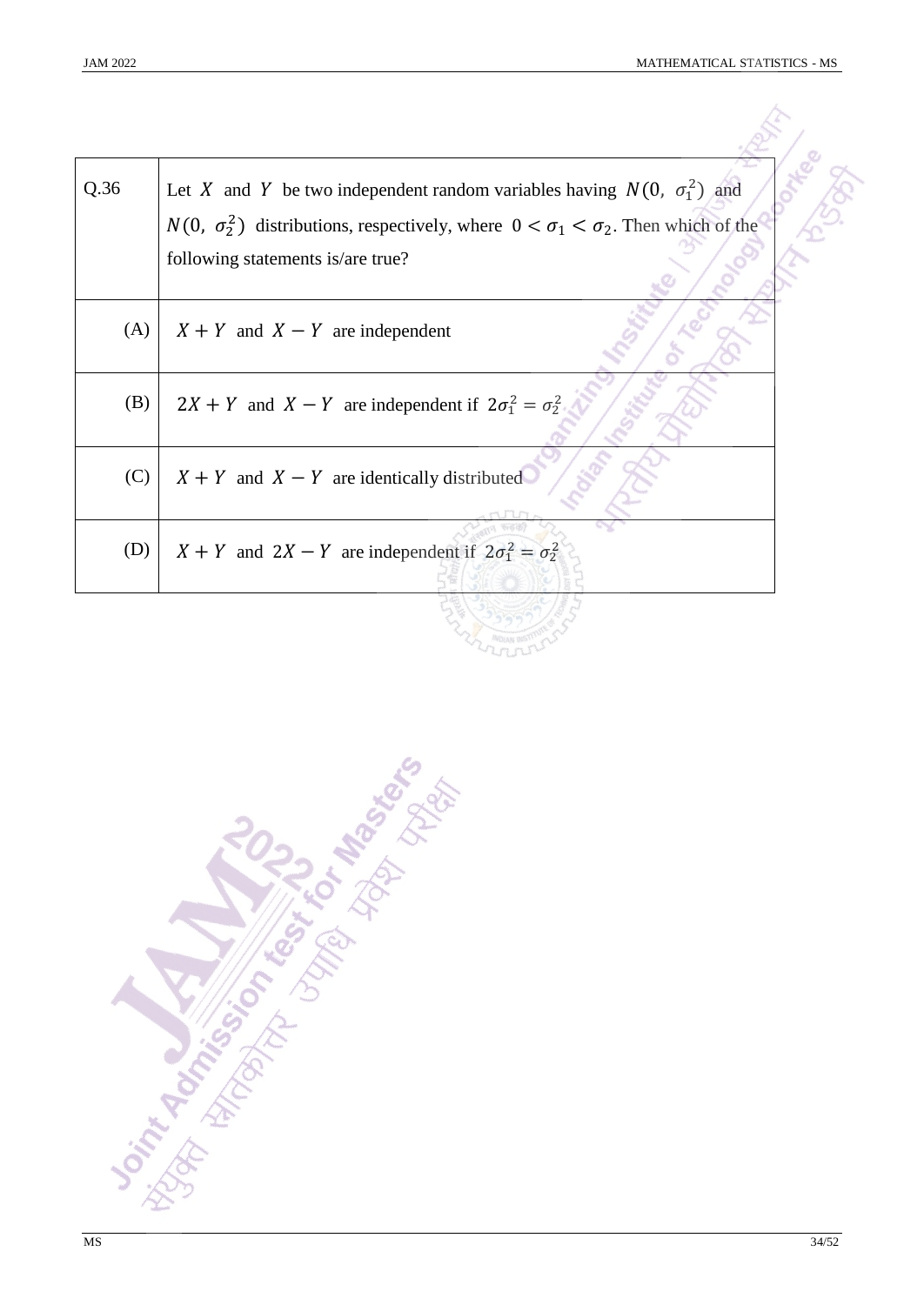| Q.37 | Let $(X, Y)$ be a discrete random vector. Then which of the following<br>statements is/are true?                    |  |
|------|---------------------------------------------------------------------------------------------------------------------|--|
| (A)  | If X and Y are independent, then $X^2$ and  Y  are also independent.                                                |  |
| (B)  | If the correlation coefficient between $X$ and $Y$ is 1, then<br>$P(Y = aX + b) = 1$ for some $a, b \in \mathbb{R}$ |  |
| (C)  | If X and Y are independent and $E[(XY)^2] = 0$ , then $P(X = 0) = 1$ or<br>$P(Y = 0) = 1$                           |  |
| (D)  | If $Var(X) = 0$ , then X and Y are independent                                                                      |  |
|      |                                                                                                                     |  |

**Don't Rock of Contract of Manufactures**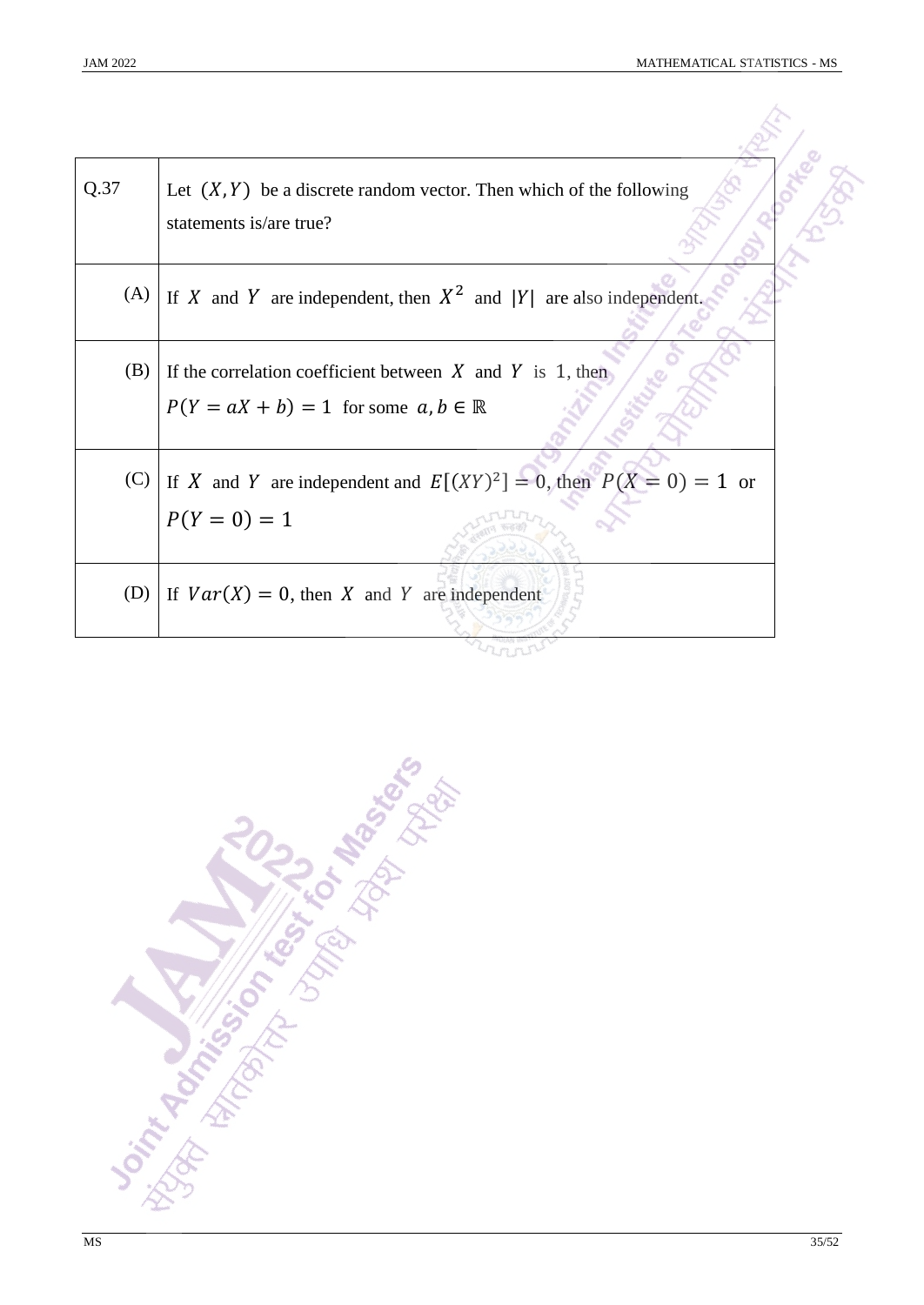| Q.38 | Let $X_1$ , $X_2$ and $X_3$ be three independent and identically distributed random<br>variables having $N(0, 1)$ distribution. If |
|------|------------------------------------------------------------------------------------------------------------------------------------|
|      | $U = \frac{2X_1^2}{(X_2 + X_3)^2}$ and $V = \frac{2(X_2 - X_3)^2}{2X_1^2 + (X_2 + X_3)^2}$                                         |
|      | then which of the following statements is/are true?                                                                                |
| (A)  | U has $F_{1,1}$ distribution and V has $F_{1,2}$ distribution                                                                      |
| (B)  | U has $F_{1,1}$ distribution and V has $F_{2,1}$ distribution                                                                      |
| (C)  | U and V are independent                                                                                                            |
|      | (D) $\frac{1}{2}V(1+U)$ has $F_{2,3}$ distribution                                                                                 |

**Joint Addition on the Science of Management**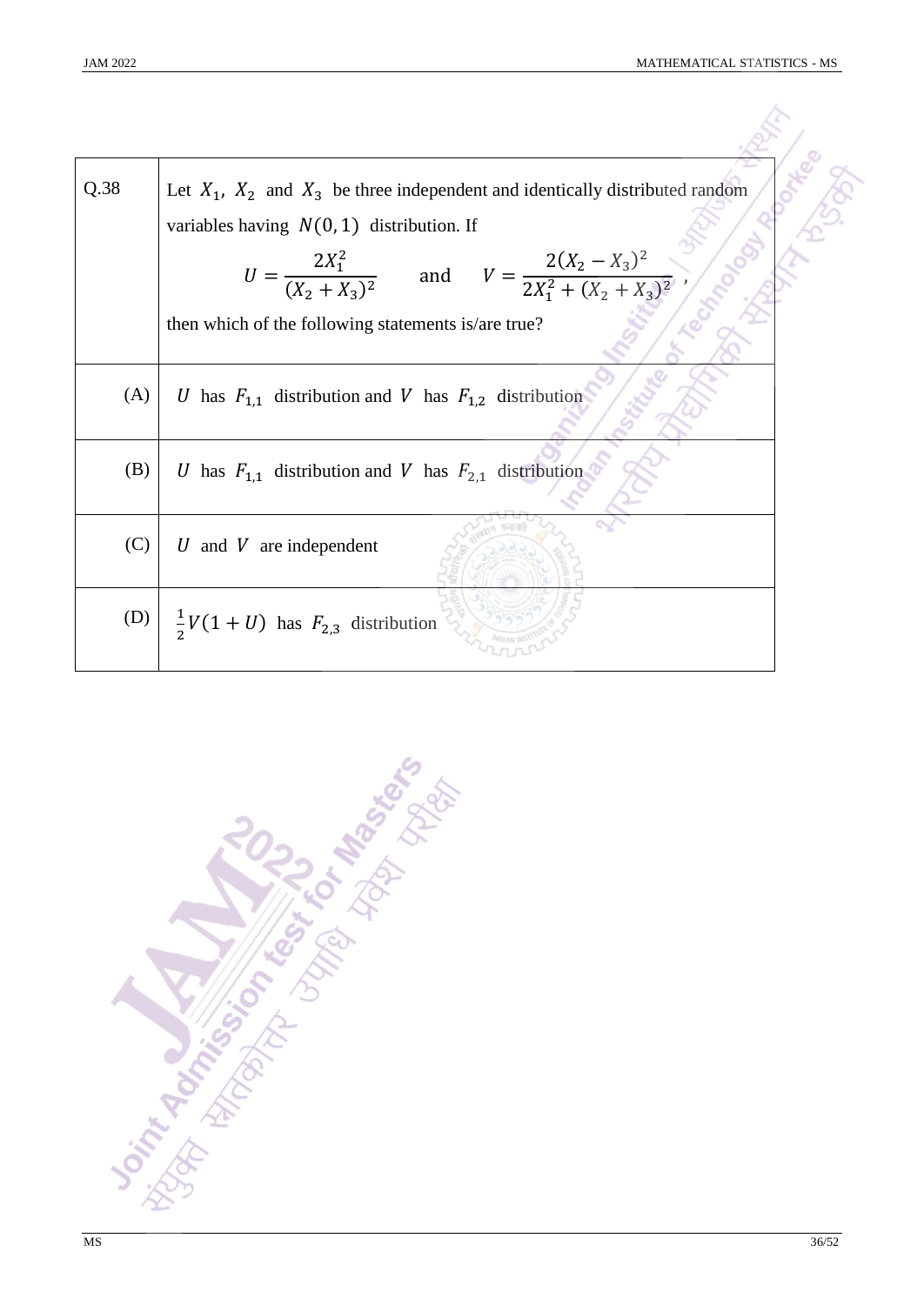| Q.39 | Let $X_1$ , $X_2$ , $X_3$ , $X_4$ be a random sample from a continuous distribution with<br>the probability density function $f(x) = \frac{1}{2} e^{- x-\theta }$ , $x \in \mathbb{R}$ , where $\theta \in \mathbb{R}$ is |
|------|---------------------------------------------------------------------------------------------------------------------------------------------------------------------------------------------------------------------------|
|      |                                                                                                                                                                                                                           |
|      | unknown. Let the corresponding order statistics be denoted by                                                                                                                                                             |
|      | $X_{(1)} < X_{(2)} < X_{(3)} < X_{(4)}$ . Then which of the following statements is/are                                                                                                                                   |
|      | true?                                                                                                                                                                                                                     |
|      | (A) $\frac{1}{2}(X_{(2)} + X_{(3)})$ is the unique maximum likelihood estimator of $\theta$                                                                                                                               |
| (B)  | $(X_{(1)}, X_{(2)}, X_{(3)}, X_{(4)})$ is a sufficient statistic for $\theta$                                                                                                                                             |
|      | (C) $\frac{1}{4}(X_{(2)} + X_{(3)}) (X_{(2)} + X_{(3)} + 2)$ is a maximum likelihood estimator of                                                                                                                         |
|      | $\theta(\theta+1)$                                                                                                                                                                                                        |
| (D)  | $(X_1X_2X_3, X_1X_2X_4)$ is a complete statistic                                                                                                                                                                          |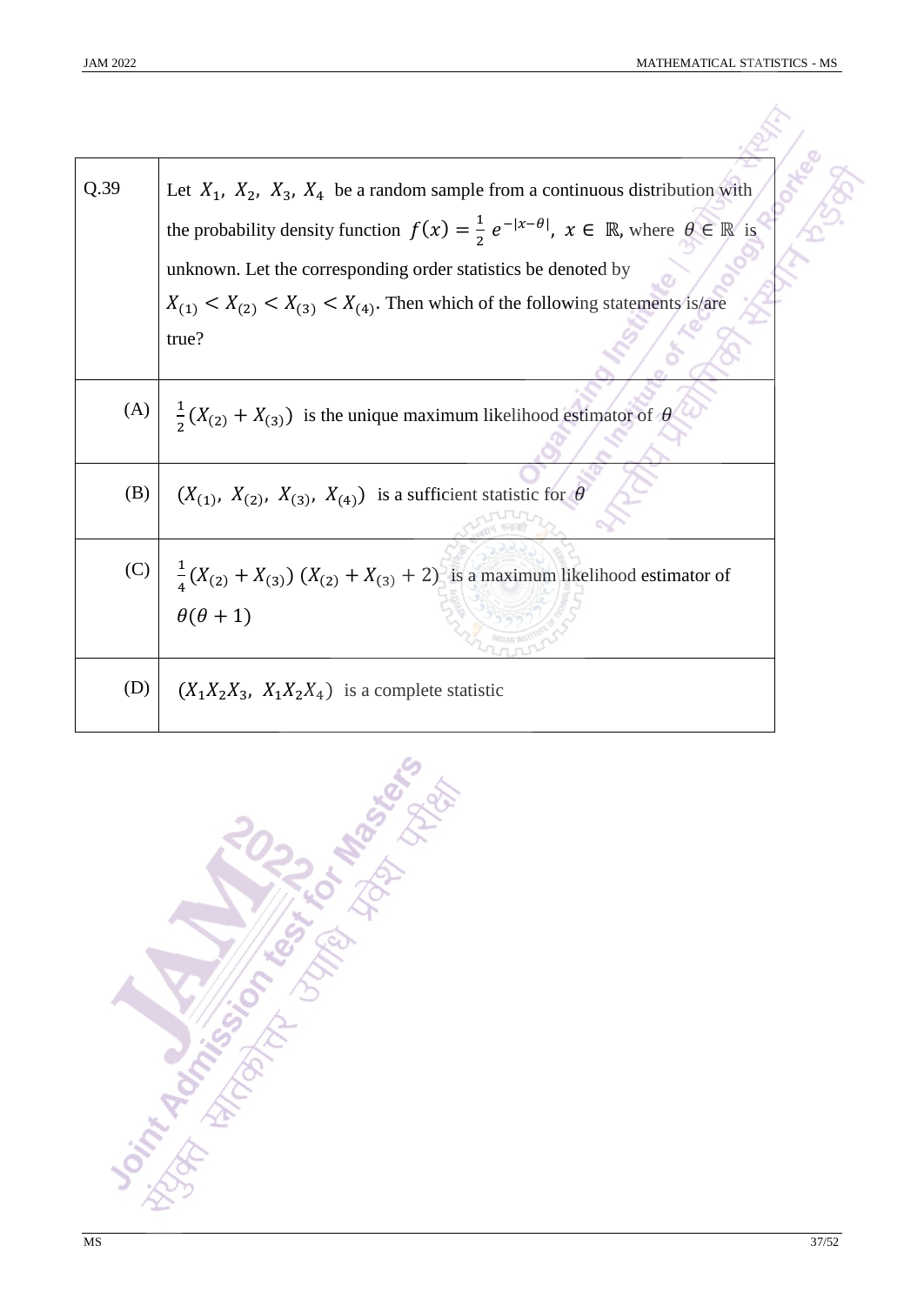| Q.40 | Let $X_1, X_2, , X_n$ $(n > 1)$ be a random sample from a $N(\mu, 1)$ distribution,                               |  |
|------|-------------------------------------------------------------------------------------------------------------------|--|
|      | where $\mu \in \mathbb{R}$ is unknown. Let $0 < \alpha < 1$ . To test the hypothesis $H_0: \mu = 0$               |  |
|      | against $H_1: \mu = \delta$ , where $\delta > 0$ is a constant, let $\beta$ denote the power of the               |  |
|      | size $\alpha$ test that rejects $H_0$ if and only if $\frac{1}{n}\sum_{i=1}^n X_i > c_\alpha$ , for some constant |  |
|      | $c_{\alpha}$ . Then which of the following statements is/are true?                                                |  |
| (A)  | For a fixed value of $\delta$ , $\beta$ increases as $\alpha$ increases                                           |  |
| (B)  | For a fixed value of $\alpha$ , $\beta$ increases as $\delta$ increases                                           |  |
| (C)  | For a fixed value of $\delta$ , $\beta$ decreases as $\alpha$ increases                                           |  |
| (D)  | For a fixed value of $\alpha$ , $\beta$ decreases as $\delta$ increases                                           |  |

**Soint Action of the Book Management**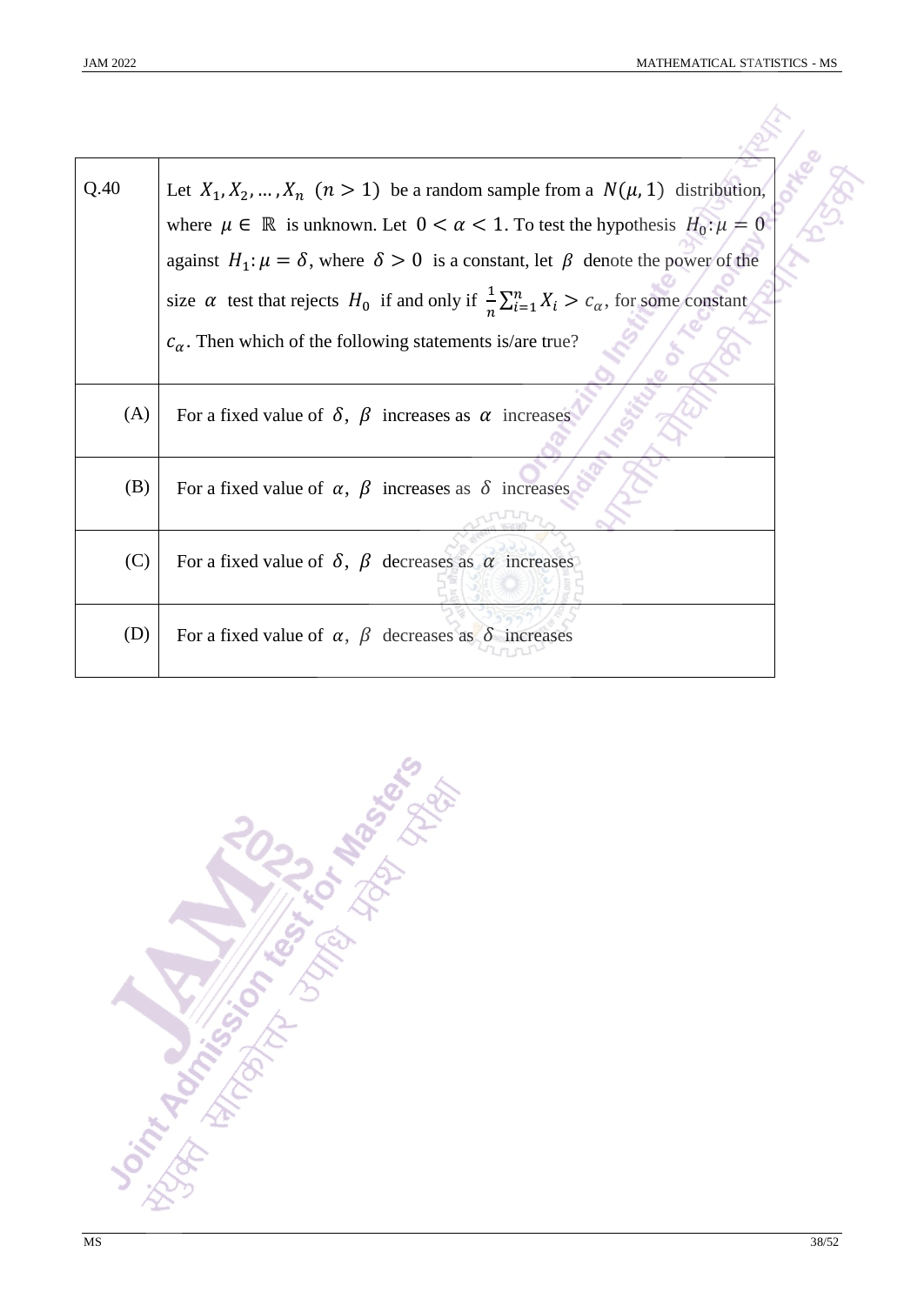|      | Section C: Q.41 – Q.50 Carry ONE mark each.                                              |  |
|------|------------------------------------------------------------------------------------------|--|
|      |                                                                                          |  |
| Q.41 | Let $\{a_n\}_{n\geq 1}$ be a sequence of real numbers such that $a_{1+5m} = 2$ ,         |  |
|      | $a_{2+5m} = 3$ , $a_{3+5m} = 4$ , $a_{4+5m} = 5$ , $a_{5+5m} = 6$ , $m = 0, 1, 2, $ Then |  |
|      | $\limsup_{n\to\infty} a_n + \liminf_{n\to\infty} a_n$ equals _                           |  |
|      |                                                                                          |  |

| Q.42 | Let $f: \mathbb{R} \to \mathbb{R}$ be a function such that          |
|------|---------------------------------------------------------------------|
|      | $20(x - y) \le f(x) - f(y) \le 20(x - y) + 2(x - y)^2$              |
|      | for all $x, y \in \mathbb{R}$ and $f(0) = 2$ . Then $f(101)$ equals |
|      |                                                                     |
|      |                                                                     |

| Let A be a $3 \times 3$ real matrix such that $det(A) = 6$ and                                      |
|-----------------------------------------------------------------------------------------------------|
| $adj A = \begin{pmatrix} 1 & -1 & 2 \\ 5 & 7 & 1 \\ -1 & 1 & 1 \end{pmatrix},$                      |
| where $adj A$ denotes the adjoint of $A$ .                                                          |
| Then the trace of $\overline{A}$ equals $\overline{\phantom{A}}$<br>(round off to 2 decimal places) |
|                                                                                                     |
|                                                                                                     |
|                                                                                                     |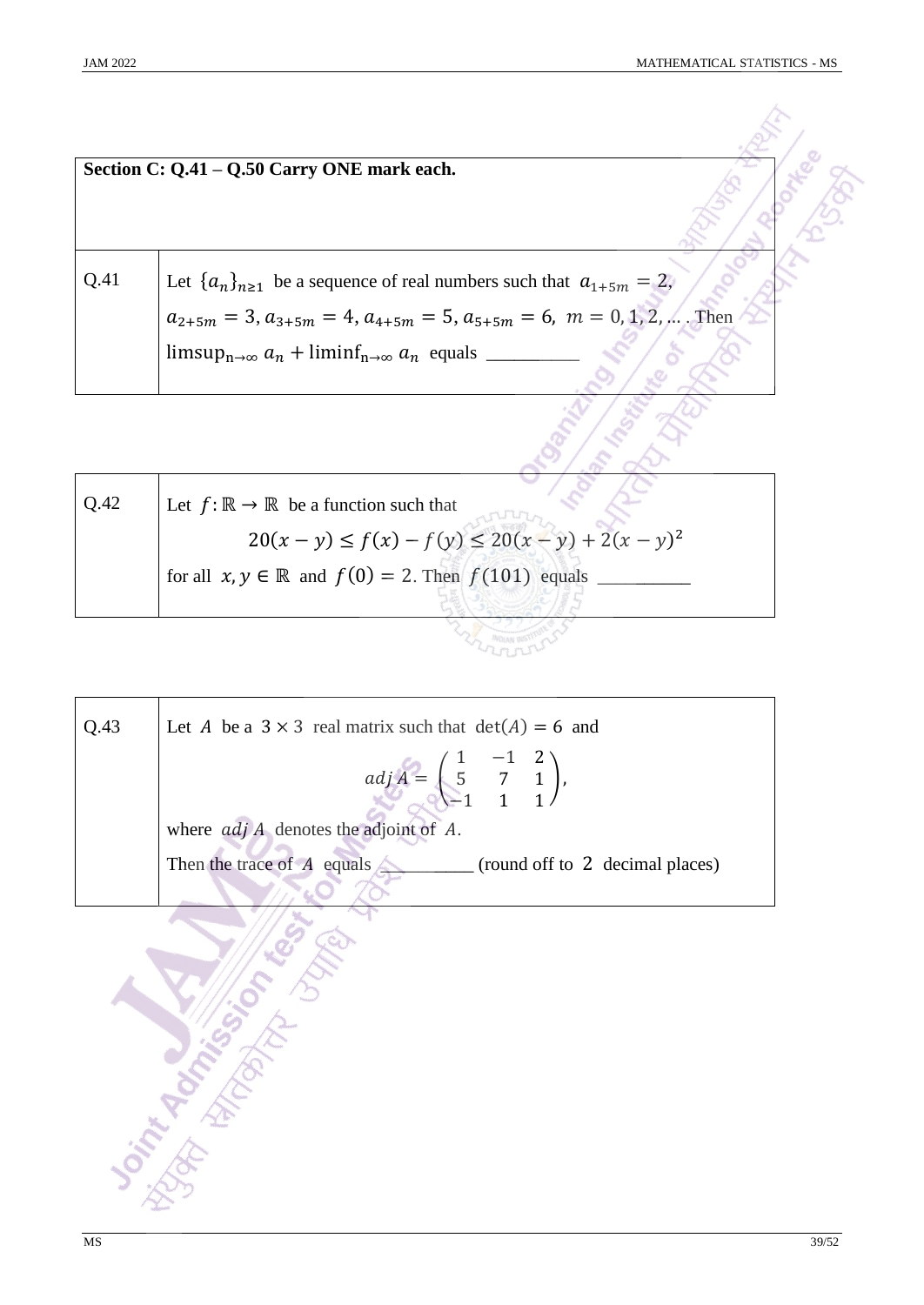| Q.44 | Let $X$ and $Y$ be two independent and identically distributed random variables |
|------|---------------------------------------------------------------------------------|
|      | having $U(0, 1)$ distribution. Then $P(X^2 < Y < X)$ equals                     |
|      | (round off to 2 decimal places)                                                 |
|      |                                                                                 |
|      |                                                                                 |
|      |                                                                                 |

| Q.45 | Consider a sequence of independent Bernoulli trials, where $\frac{3}{7}$ is the probability |
|------|---------------------------------------------------------------------------------------------|
|      | of success in each trial. Let $X$ be a random variable defined as follows: If the           |
|      | first trial is a success, then $X$ counts the number of failures before the next            |
|      | success. If the first trial is a failure, then $X$ counts the number of successes           |
|      | before the next failure. Then $2E(X)$ equals                                                |
|      |                                                                                             |

LATTLE

| Q.46 | Let $X$ be a random variable denoting the amount of loss in a business. The<br>moment generating function of $X$ is |
|------|---------------------------------------------------------------------------------------------------------------------|
|      | $M(t) = \left(\frac{2}{2-t}\right)^2, \quad t < 2.$                                                                 |
|      | If an insurance policy pays $60\%$ of the loss, then the variance of the amount                                     |
|      | paid by the insurance policy equals __________ (round off to 2 decimal                                              |
|      | places)                                                                                                             |
|      |                                                                                                                     |
|      |                                                                                                                     |
|      |                                                                                                                     |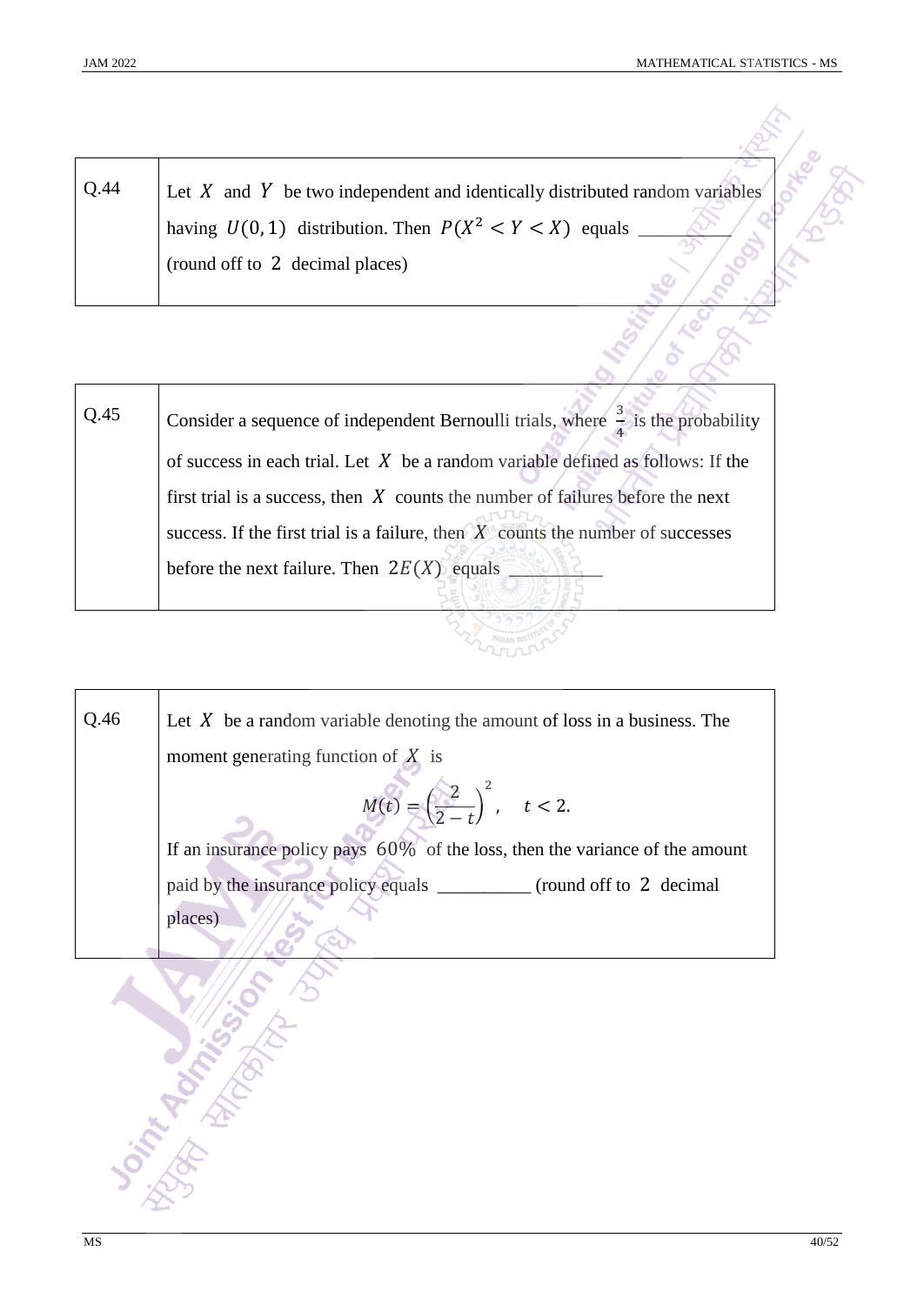$\overline{1}$ 

 $\mathbb{R}^2$ 

| Q.47 | Let $(X, Y)$ be a random vector having the joint moment generating function                                                                                  |  |
|------|--------------------------------------------------------------------------------------------------------------------------------------------------------------|--|
|      | $M(t_1, t_2) = \left(\frac{1}{2} e^{-t_1} + \frac{1}{2} e^{t_1}\right)^2 \left(\frac{1}{2} + \frac{1}{2} e^{t_2}\right)^2$ , $(t_1, t_2) \in \mathbb{R}^2$ . |  |
|      | (round off to 2 decimal places)                                                                                                                              |  |
|      |                                                                                                                                                              |  |

| Q.48 | Let $X_1$ and $X_2$ be two independent and identically distributed random       |
|------|---------------------------------------------------------------------------------|
|      | variables having $\chi^2$ distribution and $W = X_1 + X_2$ . Then $P(W > E(W))$ |
|      | (round off to 2 decimal places)<br>equals                                       |

| Q.49 | Let $2.5, -1.0, 0.5, 1.5$ be the observed values of a random sample of size 4                                  |  |  |  |  |  |  |  |  |
|------|----------------------------------------------------------------------------------------------------------------|--|--|--|--|--|--|--|--|
|      | from a continuous distribution with the probability density function                                           |  |  |  |  |  |  |  |  |
|      | $f(x) = \frac{1}{8} e^{- x-2 } + \frac{3}{4\sqrt{2\pi}} e^{-\frac{1}{2}(x-\theta)^2}, \quad x \in \mathbb{R},$ |  |  |  |  |  |  |  |  |
|      | where $\theta \in \mathbb{R}$ is unknown. Then the method of moments estimate of $\theta$                      |  |  |  |  |  |  |  |  |
|      | (round off to 2 decimal places)<br>equals                                                                      |  |  |  |  |  |  |  |  |
|      |                                                                                                                |  |  |  |  |  |  |  |  |
|      |                                                                                                                |  |  |  |  |  |  |  |  |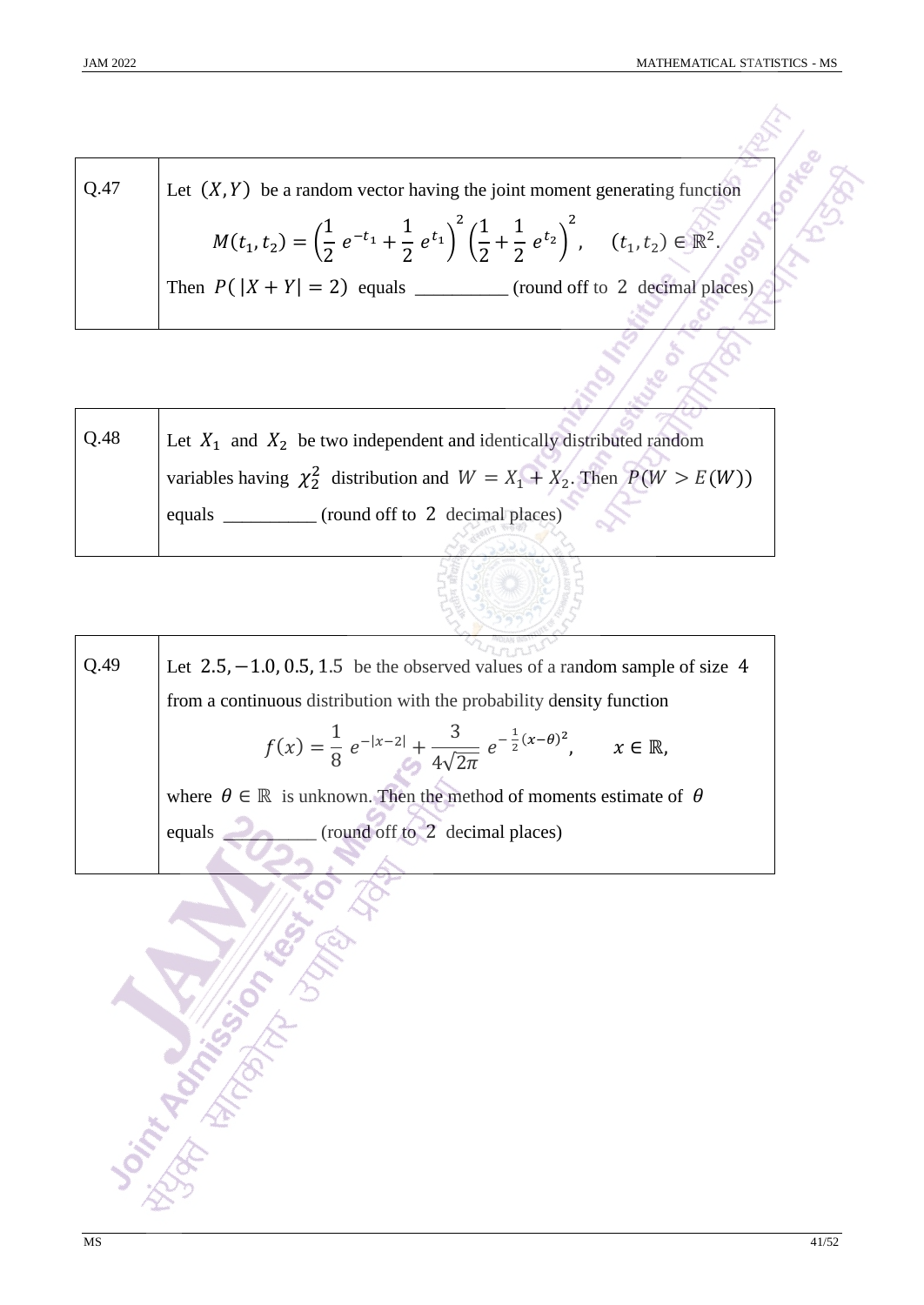Q.50 Let  $X_1, X_2, ..., X_{25}$  be a random sample from a  $N(\mu, 1)$  distribution, where  $\mu \in \mathbb{R}$  is unknown. Consider testing of the hypothesis  $H_0: \mu = 5.2$  against  $H_1: \mu = 5.6$ . The null hypothesis is rejected if and only if  $\frac{1}{25} \sum_{i=1}^{25} X_i > k$  $_{i=1}^{25} X_i > k$ , for some constant  $k$ . If the size of the test is 0.05, then the probability of type-II error equals \_\_\_\_\_\_\_\_\_\_ (round off to 2 decimal places)

|      | Section C: Q.51 - Q.60 Carry TWO marks each.                                                                                                                                                                                                         |
|------|------------------------------------------------------------------------------------------------------------------------------------------------------------------------------------------------------------------------------------------------------|
| Q.51 | Let $f: \mathbb{R}^2 \to \mathbb{R}$ be the function defined by $f(x, y) = x^2 - 12y$ .<br>If $M$ and $m$ be the maximum value and the minimum value, respectively,<br>of the function f on the circle $x^2 + y^2 = 49$ , then $ M  +  m $<br>equals |

| $Q.52$ | The value of                                                          |
|--------|-----------------------------------------------------------------------|
|        | $\int_{0}^{2-x} (x+y)^2 e^{\frac{2y}{x+y}} dy dx$<br>$J_0$<br>$J_{0}$ |
|        | (round off to 2 decimal places)<br>equals                             |
|        |                                                                       |
|        |                                                                       |
|        |                                                                       |
|        |                                                                       |
|        |                                                                       |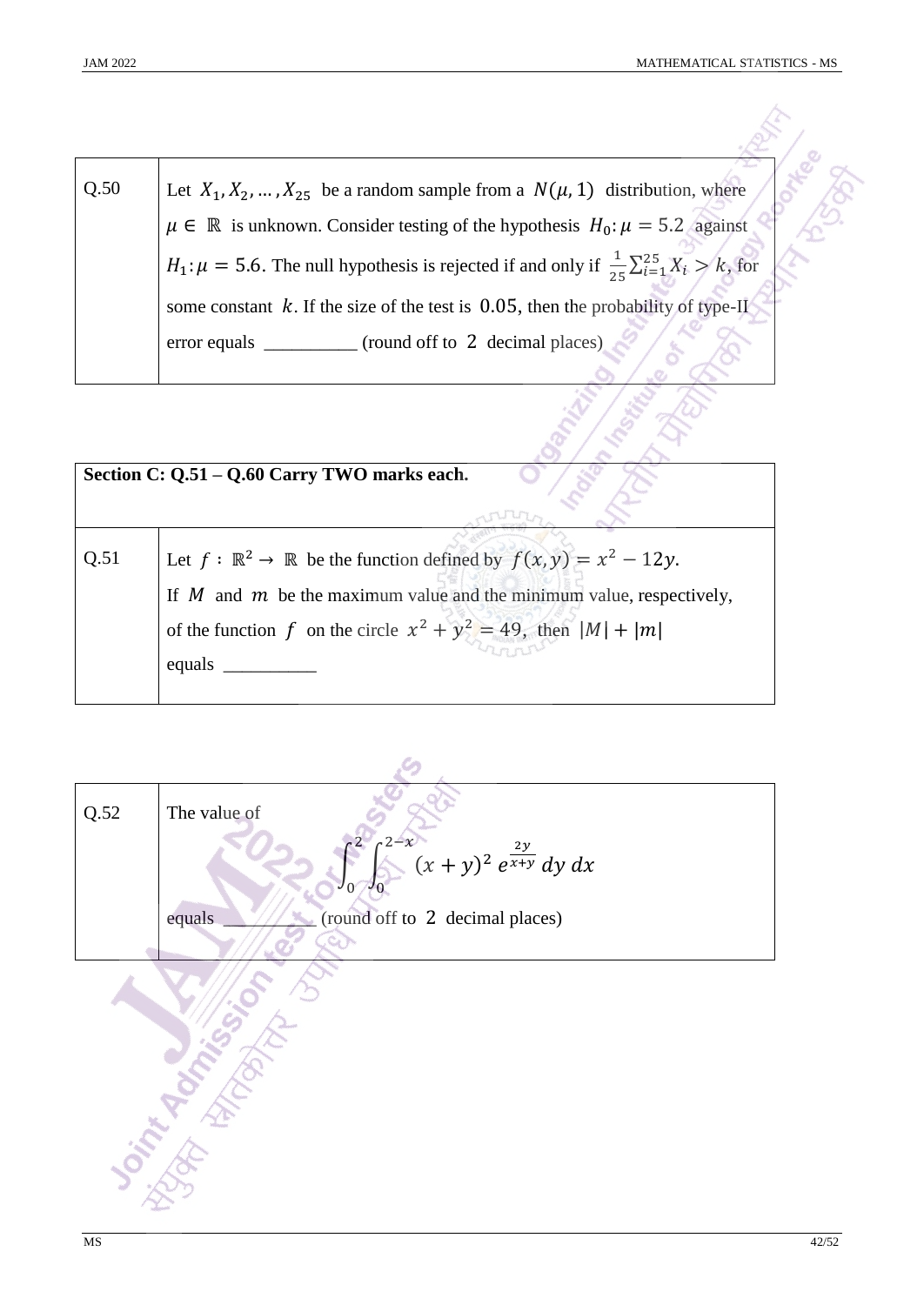| Q.53 | Let $A = \begin{pmatrix} 1 & -1 & 2 \\ -1 & 0 & 1 \\ 2 & 1 & 1 \end{pmatrix}$ and let $\begin{pmatrix} x_1 \\ x_2 \\ x_3 \end{pmatrix}$ be an eigenvector corresponding to |
|------|----------------------------------------------------------------------------------------------------------------------------------------------------------------------------|
|      | the smallest eigenvalue of A, satisfying $x_1^2 + x_2^2 + x_3^2 = 1$ . Then the value of                                                                                   |
|      | (round off to 2 decimal places)                                                                                                                                            |
|      |                                                                                                                                                                            |

| Q.54 | Five men go to a restaurant together and each of them orders a dish that is     |
|------|---------------------------------------------------------------------------------|
|      | different from the dishes ordered by the other members of the group. However,   |
|      | the waiter serves the dishes randomly. Then the probability that exactly one of |
|      | (round off to 2 decimal)<br>them gets the dish he ordered equals $\leq$         |
|      | places)                                                                         |
|      |                                                                                 |

**EXAMPLE DESIGNATION** 

| Q.55 | Let $X$ be a random variable having the probability density function                   |  |  |  |  |  |
|------|----------------------------------------------------------------------------------------|--|--|--|--|--|
|      | $f(x) = \begin{cases} ax^2 + b, & 0 \le x \le 3 \\ 0, & \text{otherwise,} \end{cases}$ |  |  |  |  |  |
|      | where a and b are real constants, and $P(X \ge 2) = \frac{2}{3}$ .                     |  |  |  |  |  |
|      | Then $E(X)$ equals<br>(round off to 2 decimal places)                                  |  |  |  |  |  |
|      |                                                                                        |  |  |  |  |  |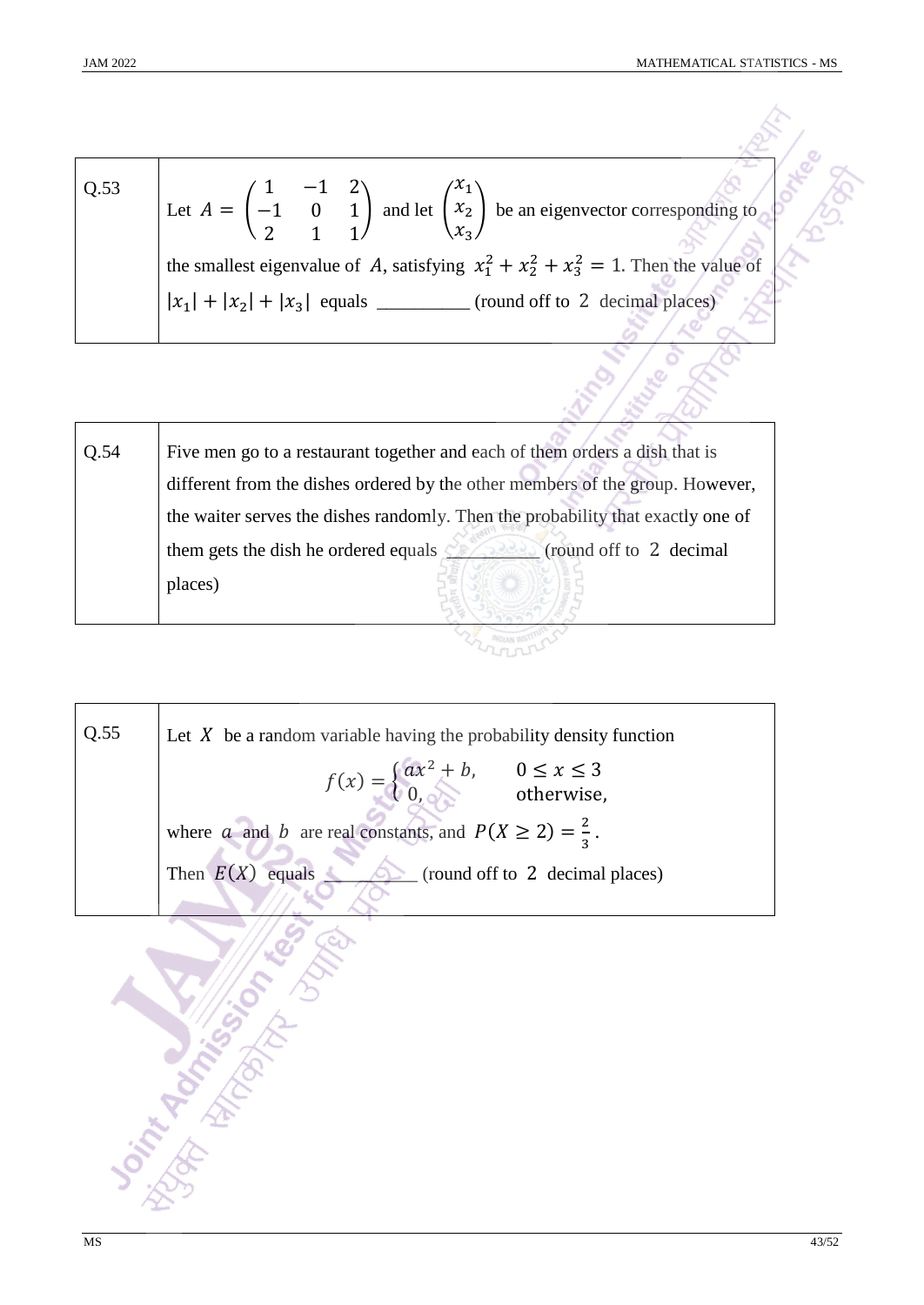| Q.56 | A vaccine, when it is administered to an individual, produces no side effects                              |
|------|------------------------------------------------------------------------------------------------------------|
|      | with probability $\frac{4}{5}$ , mild side effects with probability $\frac{2}{15}$ and severe side effects |
|      | with probability $\frac{1}{15}$ . Assume that the development of side effects is independent               |
|      | across individuals. The vaccine was administered to 1000 randomly selected                                 |
|      | individuals. If $X_1$ denotes the number of individuals who developed mild side                            |
|      | effects and $X_2$ denotes the number of individuals who developed severe side                              |
|      | effects, then the coefficient of variation of $X_1 + X_2$ equals                                           |
|      | (round off to 2 decimal places)                                                                            |

| Q.57 | Let $\{X_n\}_{n\geq 1}$ be a sequence of independent and identically distributed random |
|------|-----------------------------------------------------------------------------------------|
|      | variables having $U(0, 1)$ distribution. Let $Y_n = n \min\{X_1, X_2, , X_n\}$ ,        |
|      | $n \geq 1$ . If $Y_n$ converges to Y in distribution, then the median of Y              |
|      | (round off to 2 decimal places)<br>equals $\qquad$                                      |

 $\mathcal{L}$ 

**COLLEGE RANGE** 

Ż,

| Q.58 | Let $X_{(1)} < X_{(2)} < X_{(3)} < X_{(4)} < X_{(5)}$ be the order statistics based on a     |
|------|----------------------------------------------------------------------------------------------|
|      | random sample of size 5 from a continuous distribution with the probability                  |
|      | density function                                                                             |
|      | $f(x) = \begin{cases} \frac{1}{x^2}, & 1 < x < \infty \\ 0, & \text{otherwise.} \end{cases}$ |
|      |                                                                                              |
|      | Then the sum of all possible values of $r \in \{1, 2, 3, 4, 5\}$ for which $E(X_{(r)})$      |
|      | is finite equals                                                                             |
|      |                                                                                              |